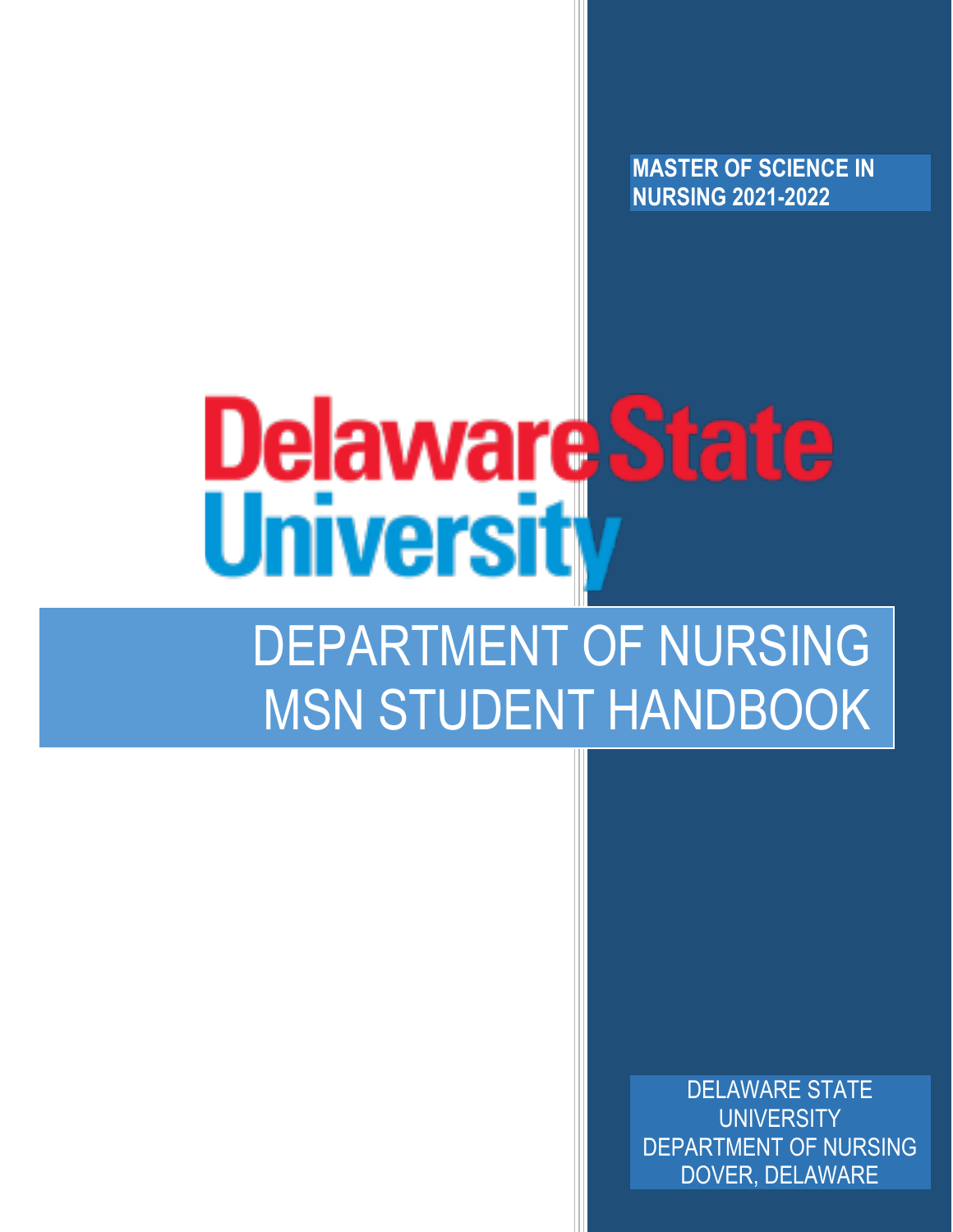| <b>Table of Contents</b>                                   |                |
|------------------------------------------------------------|----------------|
|                                                            |                |
|                                                            |                |
|                                                            |                |
|                                                            |                |
|                                                            |                |
|                                                            |                |
|                                                            |                |
|                                                            |                |
| THE ESSENTIALS OF MASTER'S EDUCATION IN NURSING  10        |                |
|                                                            |                |
|                                                            |                |
| SECTION II-ADMISSION, PROGRESSION & RETENTION POLICIES  12 |                |
|                                                            |                |
|                                                            |                |
|                                                            |                |
|                                                            |                |
| POLICIES RELATED TO PROGRESSION, DISMISSAL, &              |                |
|                                                            |                |
|                                                            |                |
|                                                            |                |
| TRANSFER OF CREDITS FOR GRADUATE STUDENTS  15-16           |                |
|                                                            |                |
|                                                            |                |
| DOCUMENTATION FOR NON-ATTENDANCE (No Show Policy)  16      |                |
| SECTION III-GENERAL POLICIES AND HEALTH REGULATIONS  17    |                |
| STUDENT COMPLIANCE AND GRIEVANCE PROCEDURE 18              |                |
|                                                            |                |
| DELAWARE STATE UNIVERSITY MSN STUDENT HANDBOOK             | $\overline{2}$ |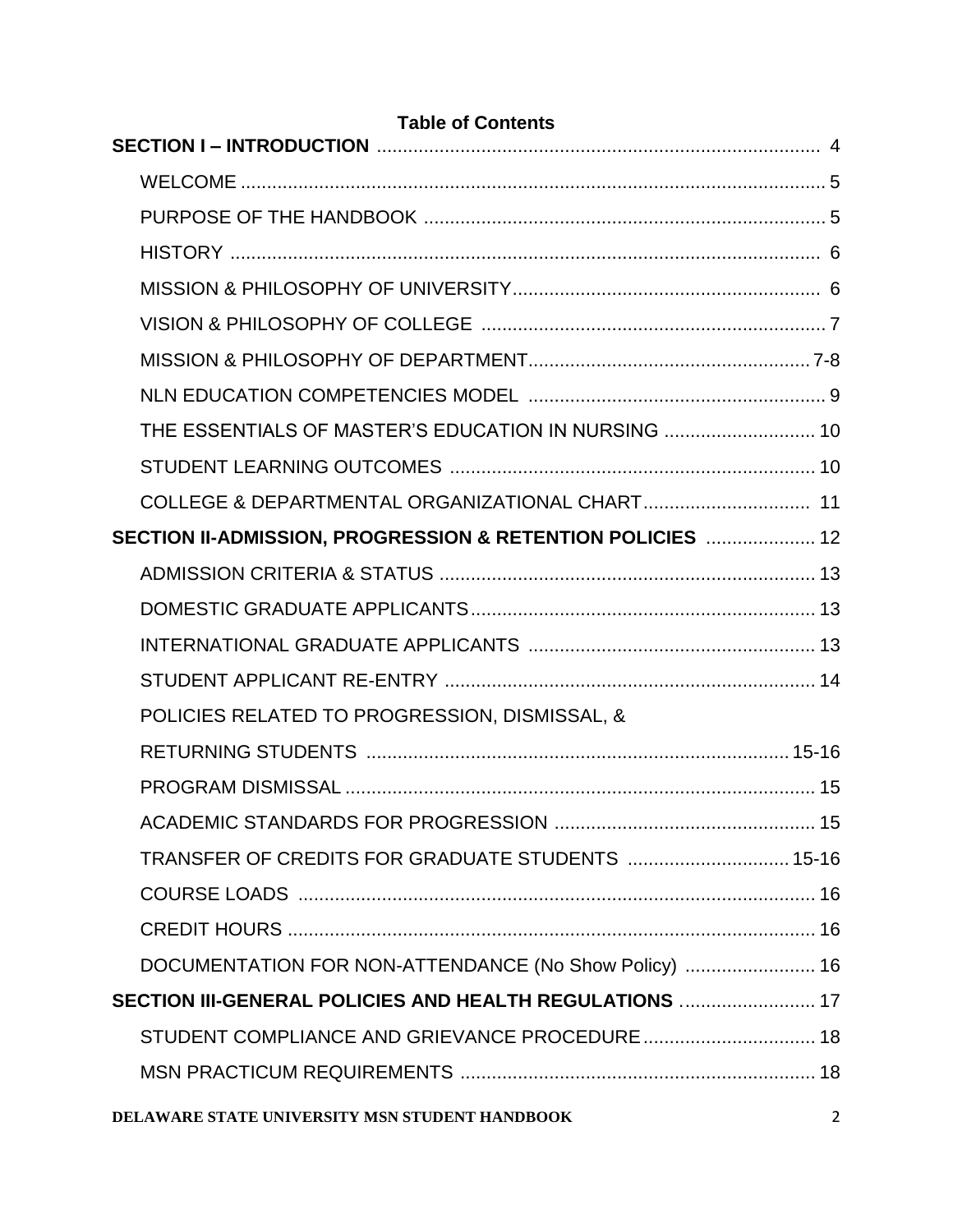| MEMORANDUM OF AGREEMENT WITH PRACTICUM AGENCY 18         |  |
|----------------------------------------------------------|--|
| CRIMINAL BACKGROUND CHECKS AND DRUG SCREENS  18          |  |
|                                                          |  |
|                                                          |  |
|                                                          |  |
|                                                          |  |
|                                                          |  |
|                                                          |  |
| STUDENT PROFESSIONAL BEHAVIORS AND CODE OF CONDUCT & ANA |  |
|                                                          |  |
|                                                          |  |
|                                                          |  |
|                                                          |  |
|                                                          |  |
|                                                          |  |
|                                                          |  |
|                                                          |  |
|                                                          |  |
|                                                          |  |
|                                                          |  |
|                                                          |  |
|                                                          |  |
| APPLICATION FOR ADVANCEMENT TO CANDIDACY AND GRADUATION  |  |
|                                                          |  |
|                                                          |  |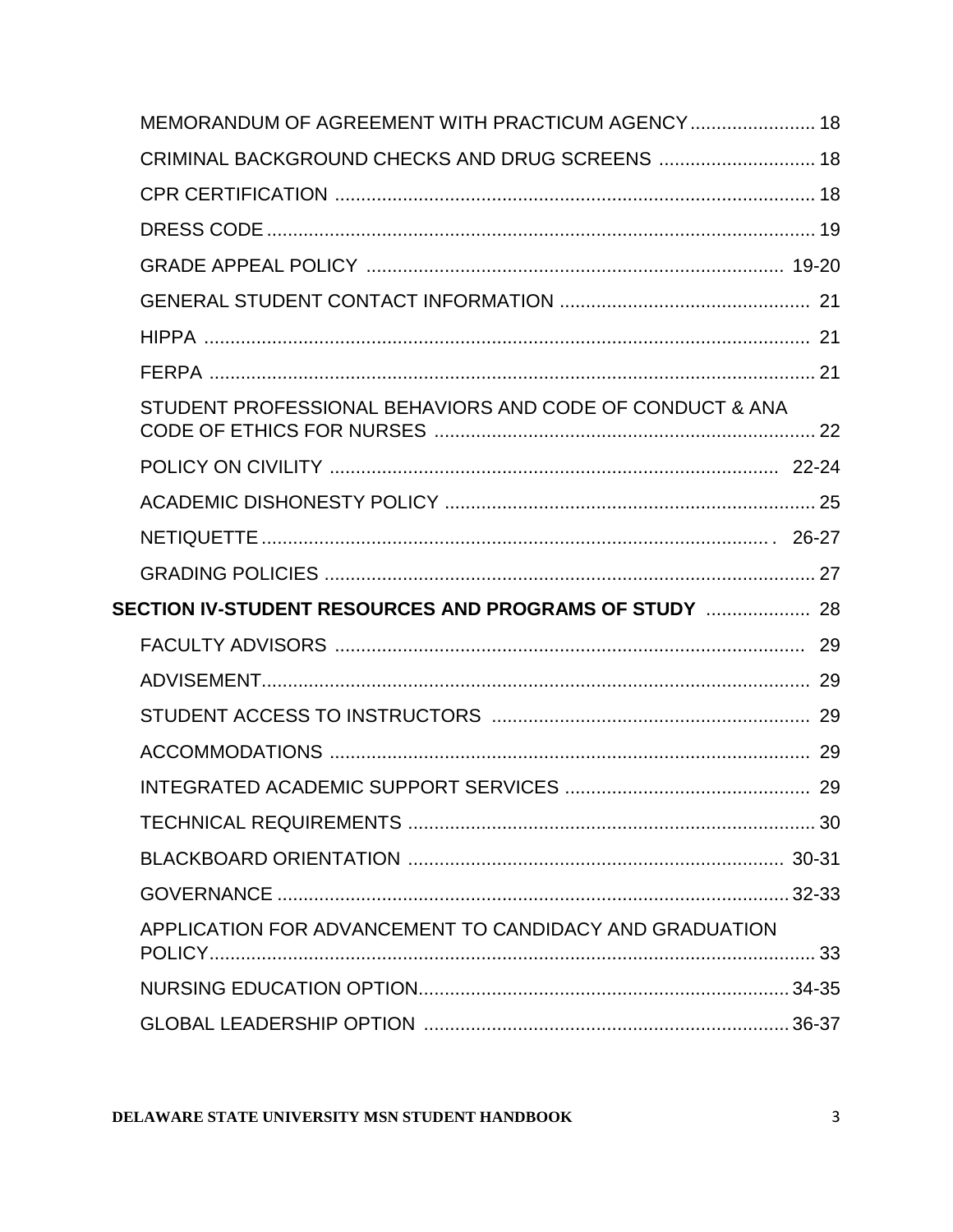# **SECTION I INTRODUCTION**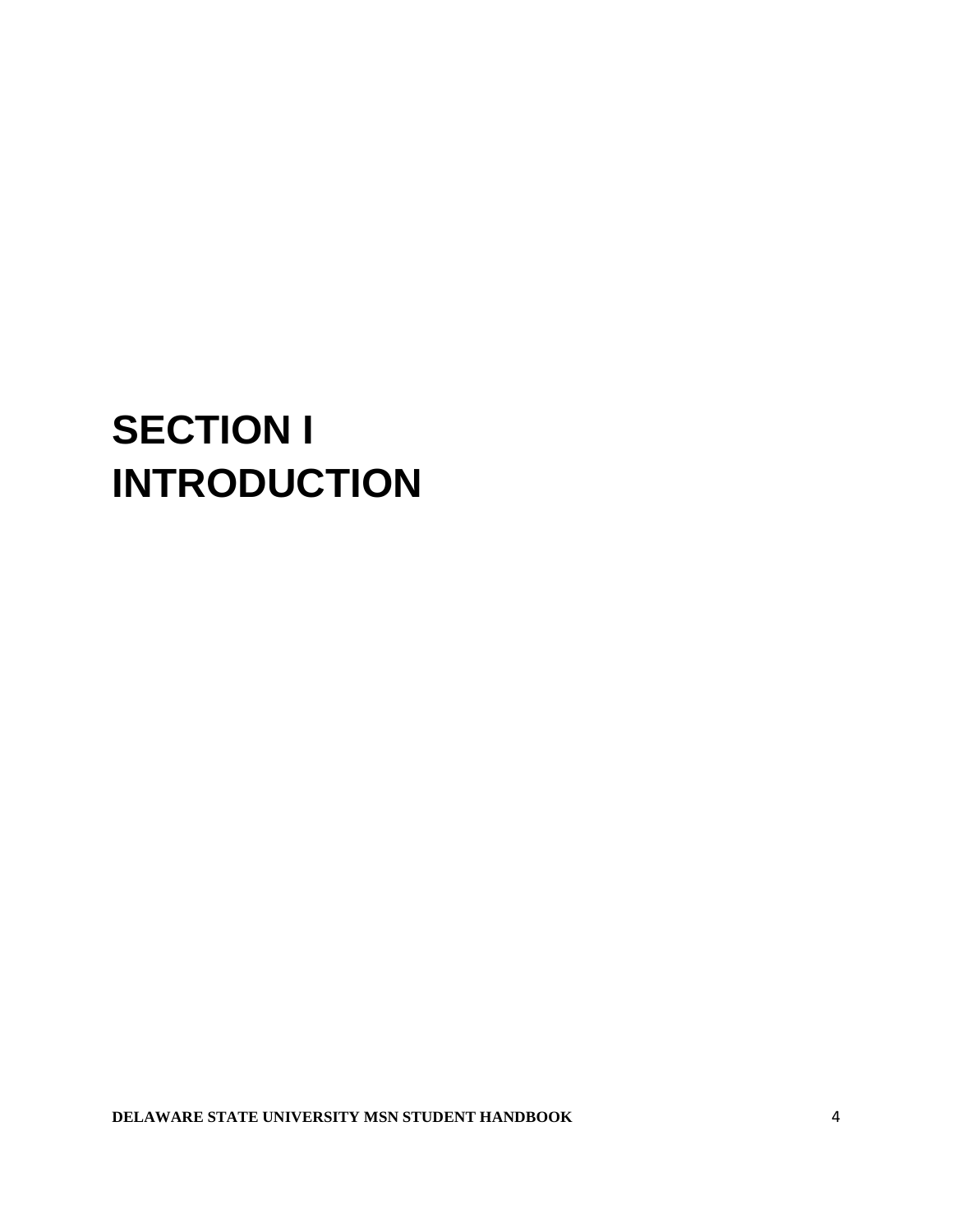#### **Welcome to the Delaware State University's Master's in Nursing Program**

The Department of Nursing Administration, Faculty, and Staff welcomes you to Delaware State University's Master's Degree in Nursing Program! Everyone within the Department of Nursing is excited to work with you to promote a successful learning environment. Delaware State University's Master's Degree in Nursing features 100% online courses with a high degree of interaction among instructors and students.

The Delaware State University (DSU) Department of Nursing is accredited by the Accreditation Commission for Education in Nursing (ACEN). ACEN is responsible for the specialized accreditation of nursing education programs. For further information, contact:

Accreditation Commission for Education in Nursing (ACEN) 3390 Peachtree Road NE Suite 1400, Atlanta, GA 30326 Phone: 404-975-5000 [https://acenursing.org](https://acenursing.org/)

#### **PURPOSE OF THE MSN HANDBOOK**

The Faculty of the Department of Nursing is pleased to have you as a student of this department. You have chosen a major in a discipline that is demanding and exacting. For the remainder of the time that you are in the MSN Program, you will develop educational skills that will make you a valuable healthcare professional capable of advancing the health of people, families, communities, and the world. For this reason, this handbook has been prepared for you and is to be used to assist you in adapting to the professional nursing student role at the master's level. It contains information about regulations that are prerequisites to and requisites for success in the MSN Program. This information is to be used as a supplement to the DSU Graduate Studies Handbook.

The MSN Student Handbook provisions, do not constitute a contract between a student and the Department of Nursing. Through appropriate university procedures, the nursing faculty reserves the right to revise any provision or policy at any time within the student's term of enrollment, if deemed advisable. Students will receive a notice via DSU email of any additions, deletions, or changes in a timely manner.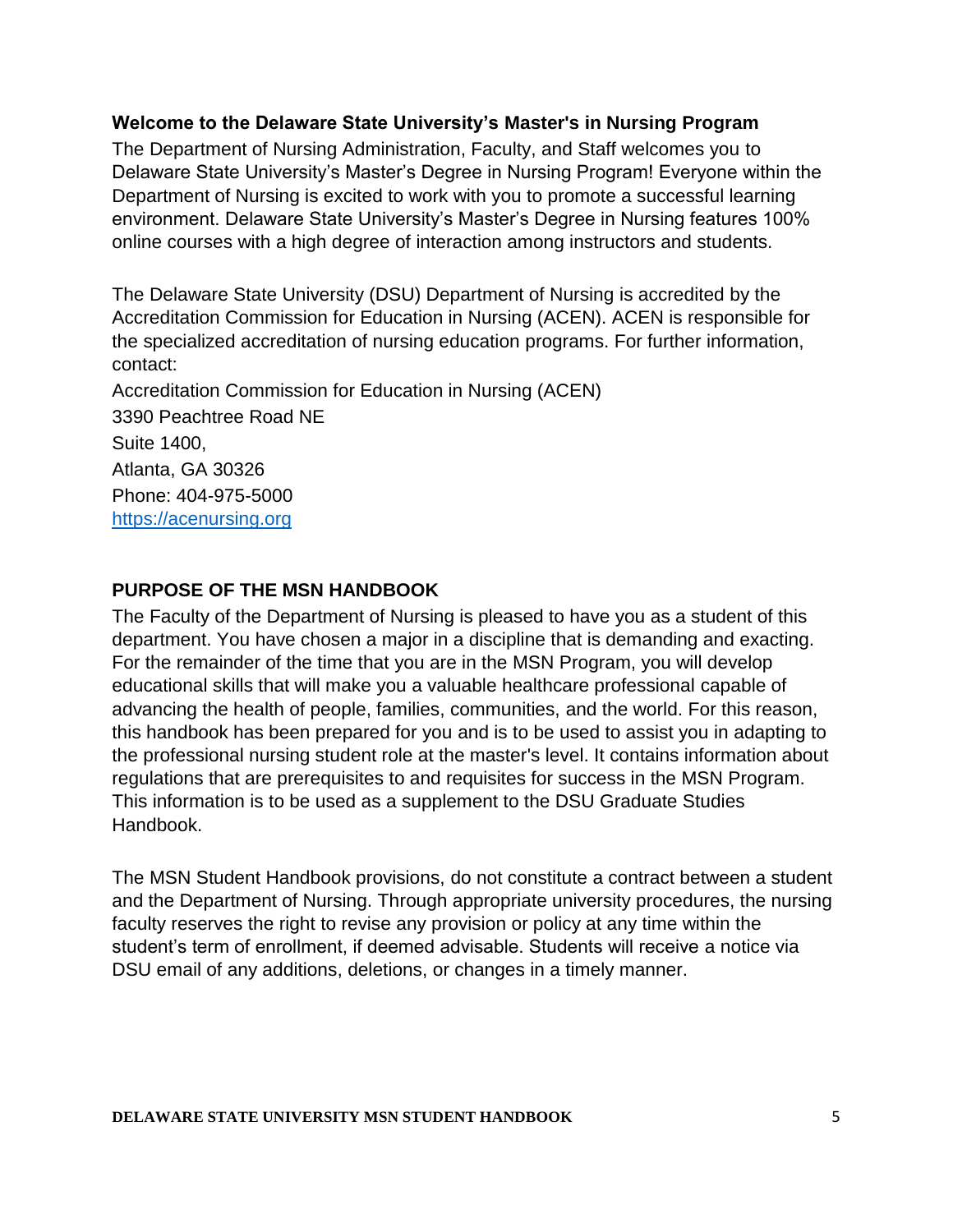#### **HISTORY OF DELAWARE STATE UNIVERSITY**

Delaware State University is located in the beautiful capital city of Dover in Delaware. It is a modern 400-acre educational facility boasting a pleasant social environment and challenging academic programs. Delaware State University is an 1890s land-grant Historically Black College and University. Currently, the University has approximately 5,050 students from a variety of cultural, ethnic, and international backgrounds. Delaware State College became a University in 1993 and has since been able to increase its cadre of faculty with terminal degrees, enhance its focus on teaching and research, and increase its efforts of scholarship and service to the community, state, and the nation.

#### **MISSION AND PHILOSOPHY**

#### **UNIVERSITY MISSION**

Delaware State University is a public, comprehensive, 1890 land-grant institution that offers access and opportunity to diverse populations from Delaware, the nation, and the world. Building on its heritage as a historically black college, the University purposefully integrates the highest standards of excellence in teaching, research, and service in its baccalaureate, master's, and doctoral programs. Its commitment to advance science, technology, liberal arts, and the professions produces capable and productive leaders who contribute to the sustainability and economic development of the global community.

#### **UNIVERSITY VISION STATEMENT**

As one of America's most highly respected Historically Black Colleges and Universities, Delaware State University will be renowned for a standard of academic excellence that prepares our graduates to become the first choice of employers in a global market and invigorates the economy and the culture of Delaware and the Mid-Atlantic Region.

#### **UNIVERSITY CORE VALUES**

- Community
- Integrity
- Diversity
- Scholarship
- Outreach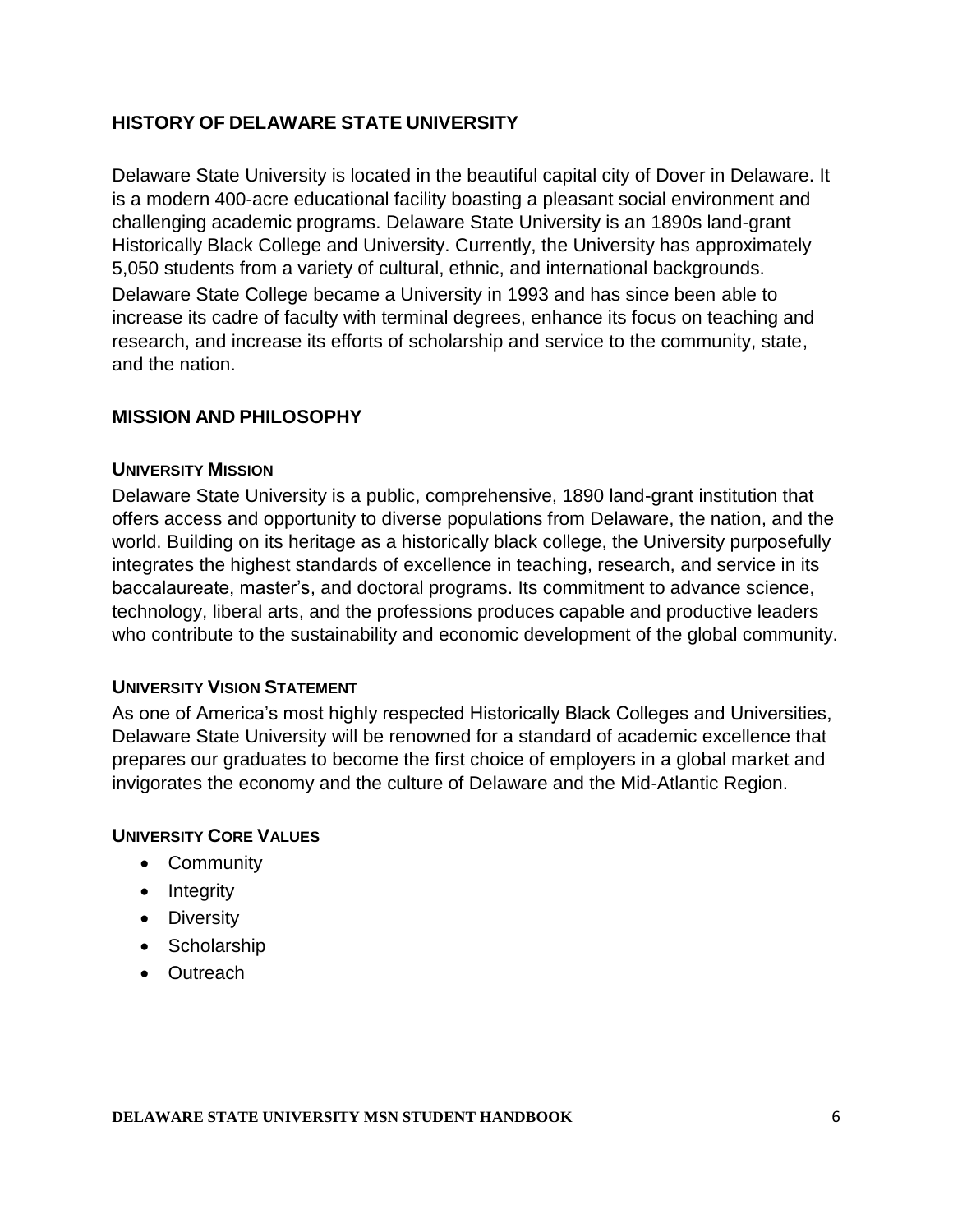#### **COLLEGE OF HEALTH AND BEHAVIORAL SCIENCES VISION/PHILOSOPHY**

The strategic vision of the college is:

- To excel in delivering state-of-the-art educational programs that serve the global community and are guided by ethical standards.
- To prepare culturally competent, qualified professionals with the appropriate knowledge and skills to serve diverse communities.
- To become the College of choice for community engaged partnerships.
- To develop a research and scholarship agenda that integrates theory with practice and engages the local and global community.

#### **DEPARTMENT OF NURSING MISSION**

The mission of the baccalaureate and master's nursing programs aligns with the mission and core values of Delaware State University as well as the College of Health & Behavioral Sciences. The Bachelors and Masters level nursing programs provide exceptional educational opportunities for students of diverse backgrounds. The baccalaureate program prepares entry-level nurses to practice competently and safely in a variety of healthcare settings, including preparation for future specialization and graduate study. The master's program specializes in preparing graduates to be nursing leaders in their field. From a global perspective, the master's program also fosters principles and practices that provide a framework for diverse relationships in nursing practice, research, and education. Baccalaureate and master's prepared nursing graduates are prepared professionally to provide compassionate and culturally competent evidence-based healthcare to meet the current and future needs of individuals, families, and communities within the state of Delaware, the nation, and the international environment.

The Graduate Nursing Program was designed using guidelines from the NLN Education Competency Model and The Essentials of Master's Education in Nursing.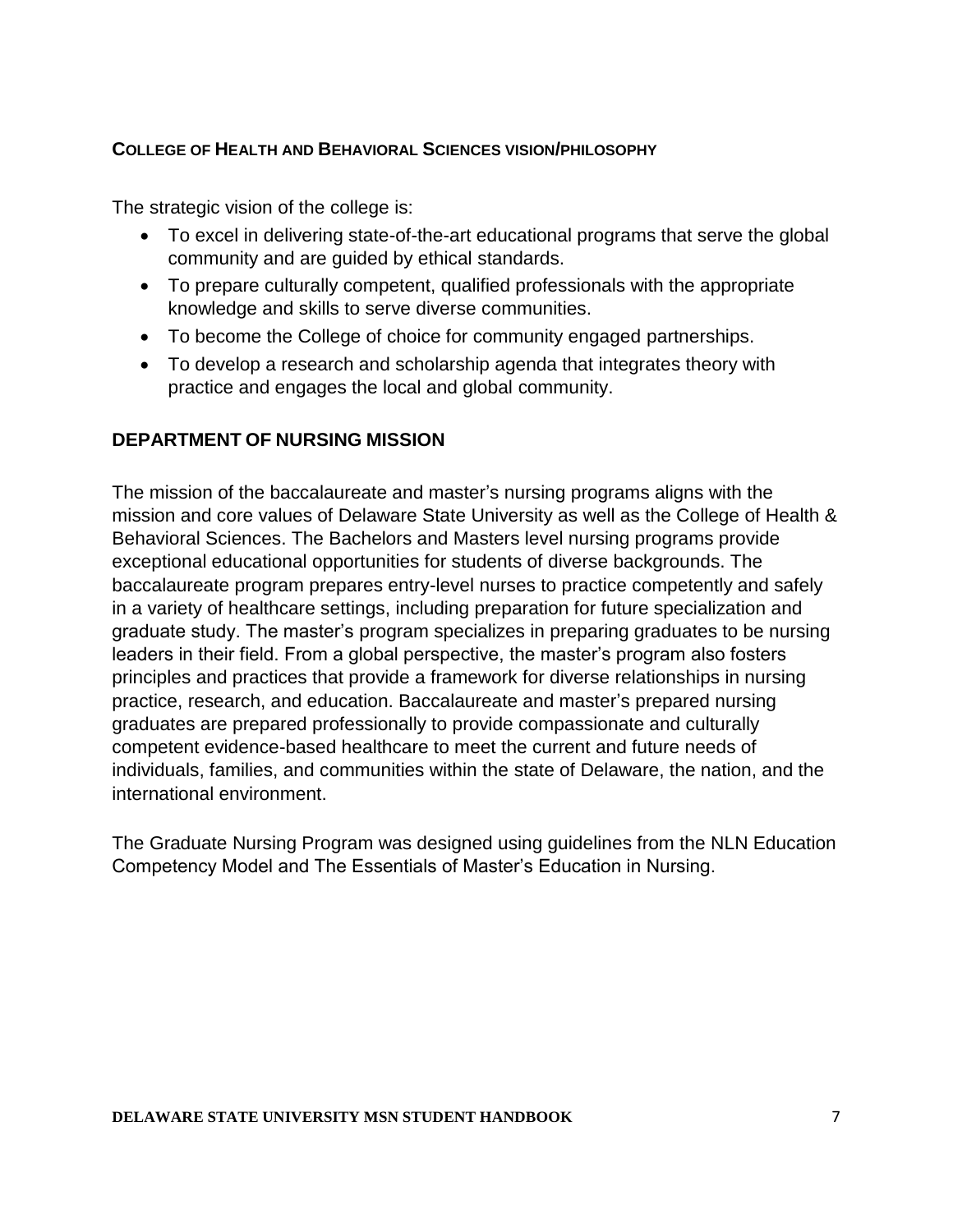#### **DEPARTMENT OF NURSING PHILOSOPHY**

The Department of Nursing's philosophy at Delaware State University is congruent with the College of Health and Behavioral Sciences as well as the University's mission statement. The faculty will provide nursing education while promoting distinguished academic excellence, innovation, and world-class service to the graduate. Faculty are also committed to best practices within a learning environment that fosters mutual commitment, respect, integrity, and accountability among students, faculty, administration, and staff.

The nursing philosophy encompasses the University's core values as they relate to professional nursing education and professional practice. This includes excellence in nursing education and practice in the form of scholarship; outreach to others with an appreciation for diversity; an engaging community which fosters skills in the art and science of nursing; and the ability to demonstrate ethical reasoning and integrity, which promotes patient advocacy and professionalism in an ever-changing health care environment.

The nursing faculty believes the nursing program prepares the graduate to provide safe, compassionate, and competent nursing care across the lifespan to individuals, families, and communities in a variety of practice settings. The graduate will integrate evidence-based principles, sound nursing judgments, the sciences, and clinical reasoning skills necessary for entry level practice. Graduate nurses are empowered to become effective nurse leaders with a professional identity to transform healthcare, maintain a spirit of inquiry, and are committed to life-long learning.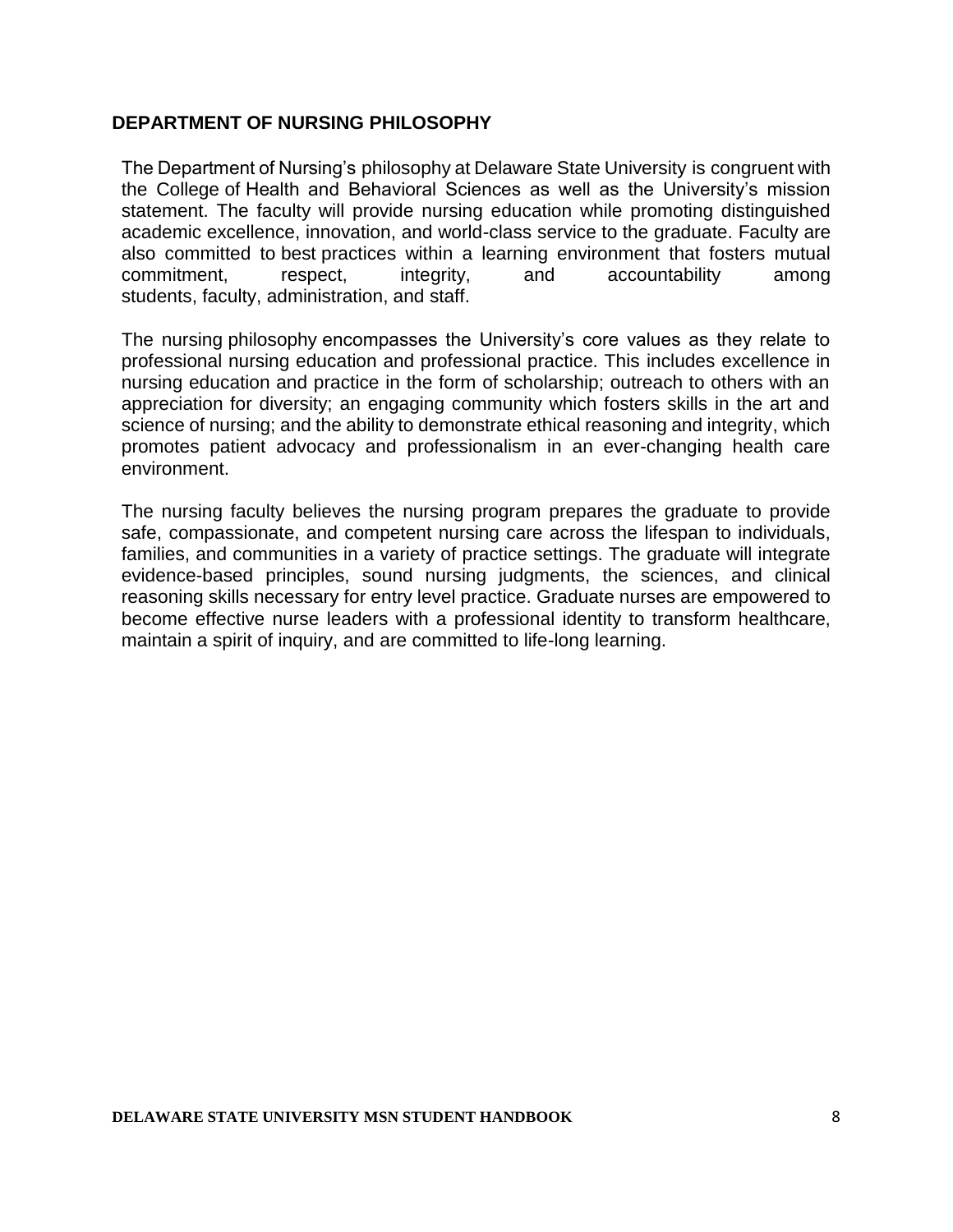#### **NLN EDUCATION COMPETENCIES MODEL**

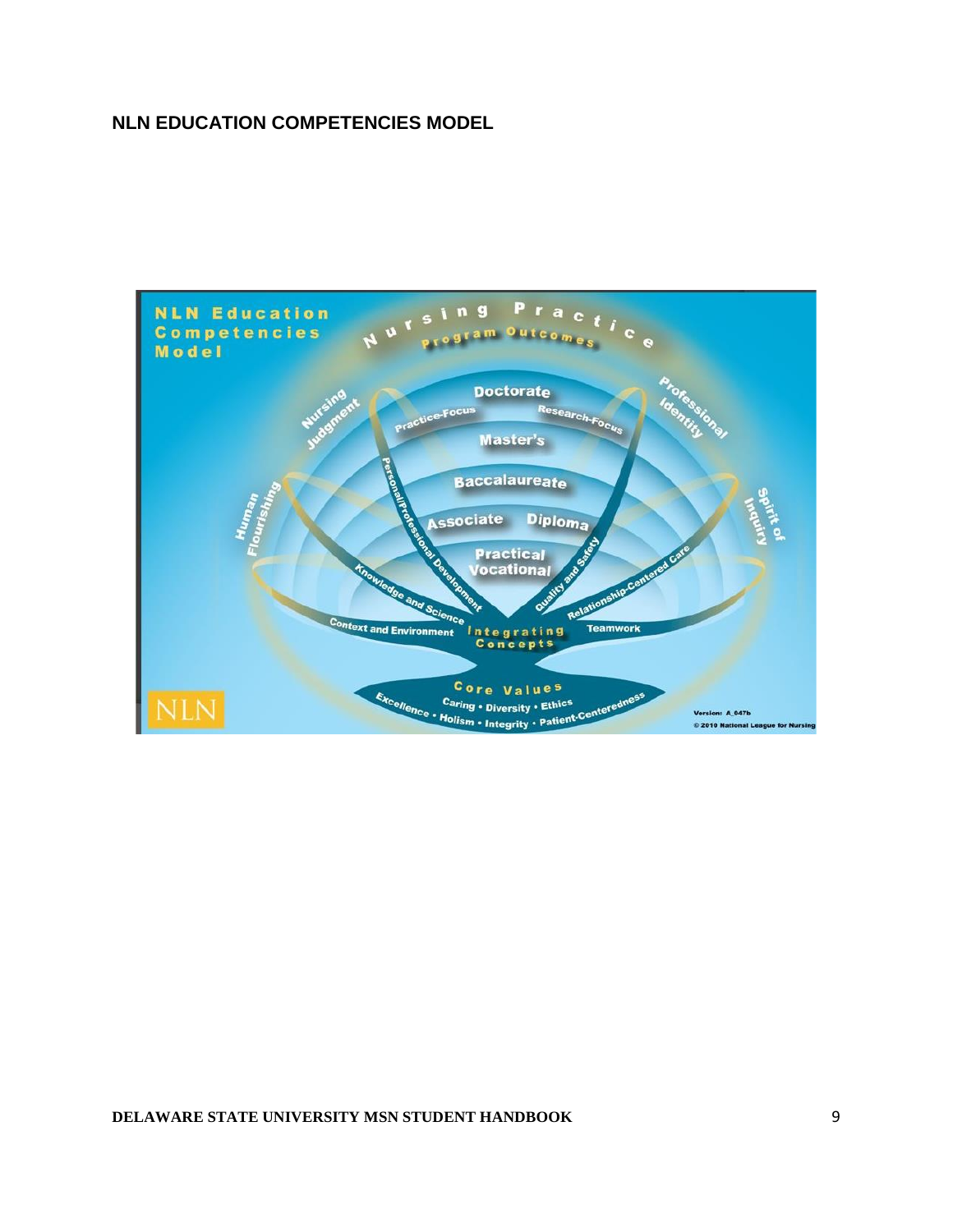#### **THE ESSENTIALS OF MASTER'S EDUCATION IN NURSING**

Essential I: Background for Practice from Sciences and Humanities

Essential II. Organizational and Systems Leadership

Essential III: Quality Improvement and Safety.

Essential IV: Translating and Integrating Scholarship into practice.

Essential V: Informatics and Healthcare Technologies.

Essential VI: Health Policy and Advocacy

Essential VII: Interprofessional Collaboration for Improving Patient and Population Health Outcomes.

Essential VIII: Clinical Prevention and Population Health for Improving Health

Essential IX: Master's-Level Nursing Practice

Resource: AACN. (2011). *The essentials of master's education in nursing.* Retrieved from [https://www.aacnnursing.org/.](https://www.aacnnursing.org/)

#### **End of Program Student Learning Outcomes (EPSLOs)**

Students will be able to demonstrate EPSLOs upon completion of the nursing program.

**SLO #1** Propose solutions for the achievement of safe, high quality outcomes in one's specialty area as a leader and change agent.

**SLO #2** Formulate communications effectively that support safe healthcare practices.

**SLO #3** Synthesize in one's specialty area leadership concepts, principles, and ethical reasoning to influence decision making for quality outcomes in healthcare.

**SLO #4** Maximize professional standards in the practice of healthcare with integrity, caring, accountability, respect, and excellence in nursing practice.

**SLO #5** Influence healthcare professionals as a leader and change agent in one's specialty area to create safe, effective & culturally competent healthcare.

**SLO #6** Combine knowledge and skills in one's specialty area of practice, identifying gaps in theory and/or practice, and utilizing clinical reasoning to formulate research questions.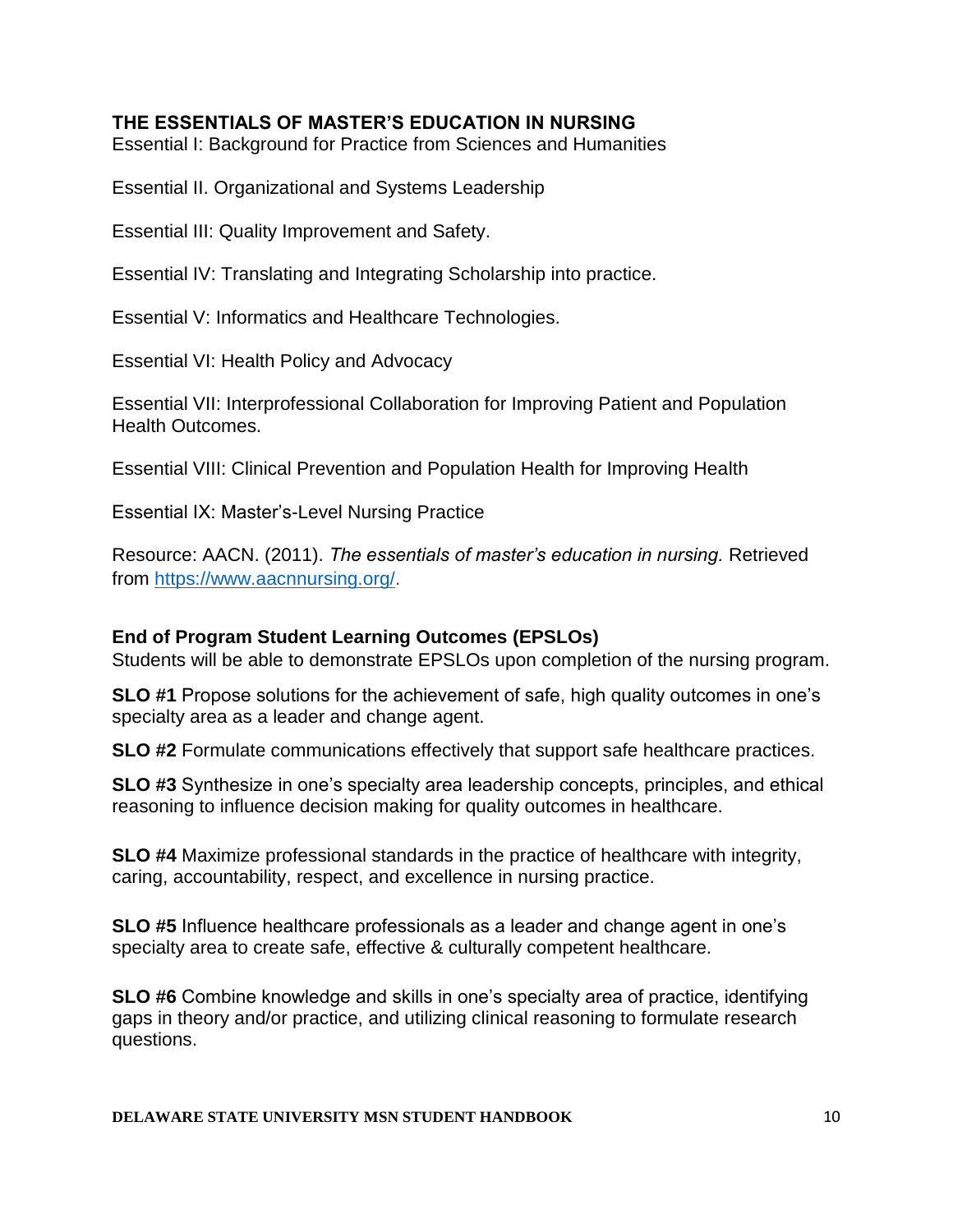#### **DEPARTMENTAL & COLLEGE ORGANIZATIONAL CHART**

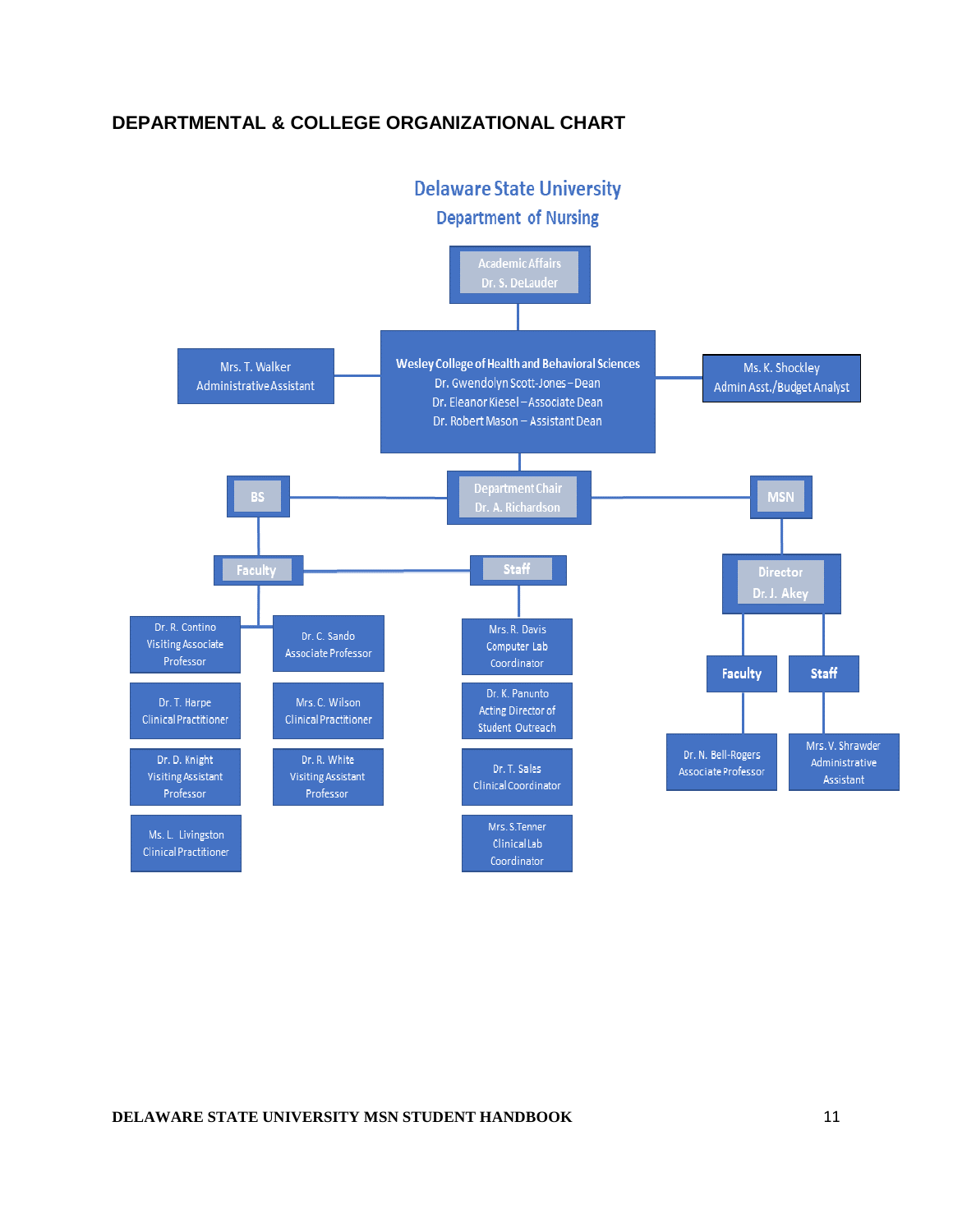# **SECTION II ADMISSION, PROGRESSION & RETENTION POLICIES**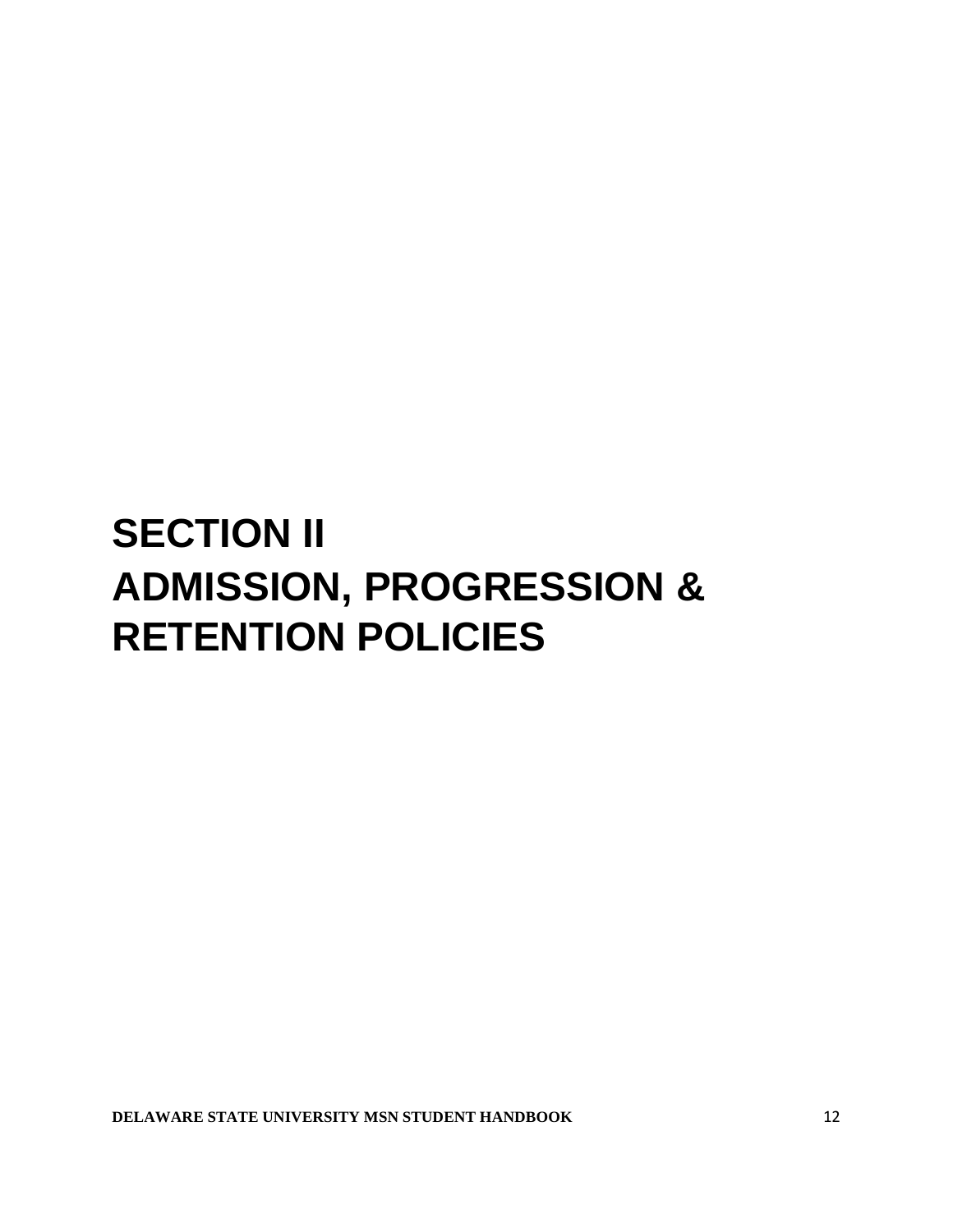#### **ADMISSION CRITERIA AND STATUS**

#### *Domestic Graduate Applicants*

For full regular admission status, the entire application package, including transcripts (with a minimum GPA of 2.5 on a 4.0 scale from an accredited ACEN or CCNE program), unencumbered RN licensure, and one (1) letter of recommendation must be sent, and received in order be fully admitted to the university. Please refer to the DSU Graduate Handbook for details. Please send these documents as indicated by Graduate Admissions. All correspondence should be sent via email to: [gradstudieswilm@desu.edu.](mailto:gradstudieswilm@desu.edu)

As per the DSU Graduate Handbook, applicants for graduate degrees are considered for admission and, if admitted, classified in one of three categories: Unconditional Admission, Provisional Admission, and Non-Degree Admission. Successful applicants are notified of their classification at the time of admission. While guidelines are noted below, please note that all graduate programs reserve the right to note more stringent admission guidelines and earlier deadlines than the School of Graduate, Adult, and Extended Studies. It is therefore advisable to discuss program requirements with the program coordinator prior to submission of application materials. For additional information on Unconditional Admission, Provisional Admission & Readmission, please refer to the Graduate Catalog. You may also call Graduate, Adult, and Extended Studies at 302.857.8200 for additional information.

#### *International Graduate Applicants*

Please refer to the Graduate Handbook for information regarding international student university admission requirements. In addition to meeting general application requirements, non-English speaking international students applying for admission to graduate study at Delaware State University must demonstrate a satisfactory level of proficiency in the English language.

Students seeking admission into the Master of Science degree in the nursing program are subject to the rules and regulations applied by the Graduate, Adult, and Extended Studies and are considered individually. Admission to MSN program at Delaware State University is open to all qualified applicants who meet the requirements as stated in the DSU Graduate Catalog. Prospective students are encouraged to consult the Graduate Catalog prior to applying for admission.

All applicants must apply to the university per university requirements and fulfill all university application fee(s). For specific information regarding university requirements, please click on the link: https://www.desu.edu/admissions/apply-now. In addition, admission to the Master's program requires: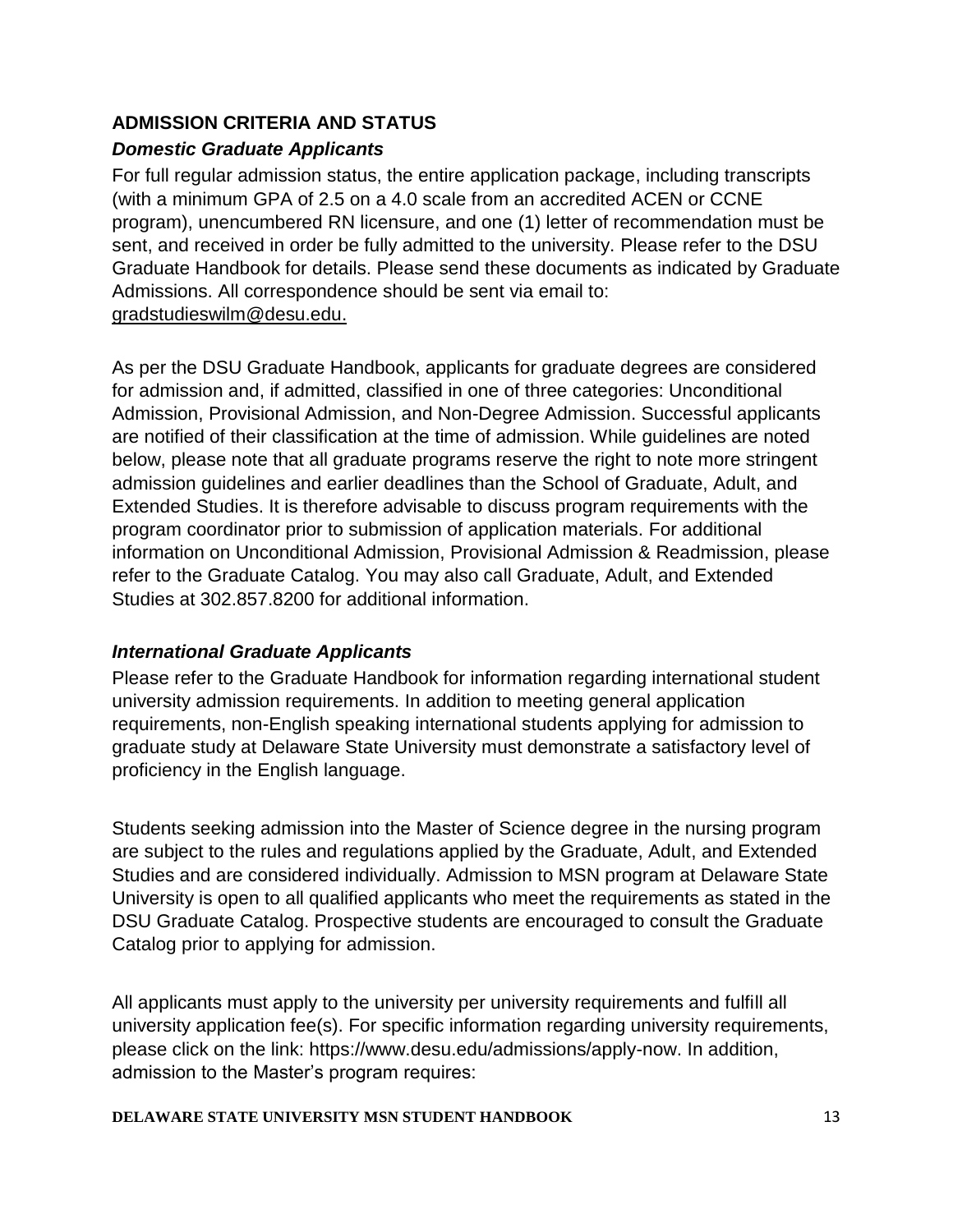1. Completed application to the University/Graduate, Adult, and Extended Studies.

2. Submission of a copy of your current RN license (copy of computer verification acceptable).

\* This degree will not allow the graduate to practice in the U.S. without a U.S. RN license.

3. Submission of all official transcripts. Students admitted to the Department of Nursing have earned an undergraduate grade point average of at least a 2.5 on a 4.0 scale.

5. A non-refundable university application fee of \$50.00. Please refer to the Graduate Handbook for additional information on graduate eligibility and application policies and procedures.

#### **PROGRESSION**

#### *INCOMPLETE*

If a student does not complete the Practicum courses for either program option (NURS 620, NURS 680) and/or NURS 689 within the 8-week block will have to register for the course each time it is offered until they successfully fulfill the requirements of the course.-

#### *Student Applicant Re-entry*

The application for readmission must be filed with the Dean of the Graduate, Adult, and Extended Studies prior to the term of planned re-entry. Once you are readmitted, you will follow the University Academic requirements in place at the time you are readmitted. All students applying for re-entry to the Graduate, Adult, and Extended Studies must abide by the University Policy.

#### *Returning Students & Continued Enrollment*

According to the Graduate Handbook, once graduate students are admitted, they must remain enrolled throughout their matriculation. Students not meeting this requirement must reapply for admission and will be subject to any changes in admission standards as well as changes in the plan of study that have transpired during the student's lapse of enrollment. Students who have received an offer of admission from Graduate, Adult, and Extended Studies are eligible to register for the upcoming semester or session. Please refer to the Graduate Handbook for additional details on readmission, returning, and continuing enrollment policies.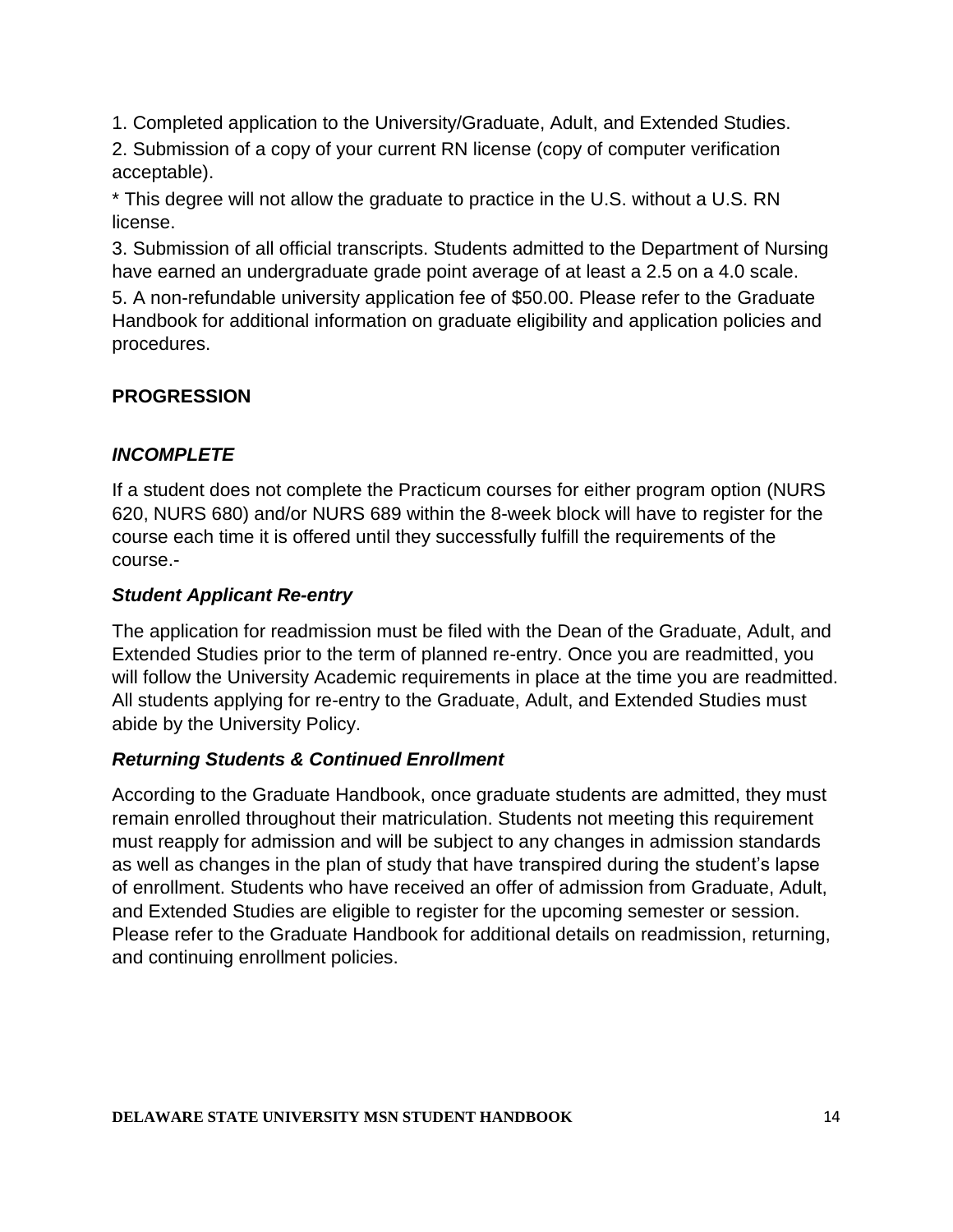All MSN students must maintain a minimum of 3.0 GPA (B). It is also a requirement that all degree-seeking graduate students maintain their enrollment status throughout their program of study. Students out of compliance will be required to reapply to their program and, if readmitted, will be subject to any program changes or admission standards implemented during their lapse of enrollment. See Graduate Catalog for Readmission and Continuous Enrollment policies for additional details.

#### *Policies Related to Progression, Dismissal, and Returning Students*

#### *Program Dismissal*

Any student may be asked to leave the program regardless of their academic grade if any of the following conditions exist:

- Violation of any policies or procedures outlined by the University, Graduate, Adult and Extended Studies (e.g., Academic Integrity or Civility Policies), and/or the Department of Nursing.
- Practicum performance that jeopardizes the safety of the client, student and/or agency.
- Failure to conform to the legal and ethical standards of the nursing profession and maintain an active nursing license in the state in which they practice.

Please also refer to the Graduate Handbook for additional details regarding academic probation, suspension, and dismissal policies and procedures.

#### *Academic Standards for Progression*

All NURS courses in the Nursing Program will be evaluated based on satisfactory completion of all components (class or practicum). The minimum classroom competency standard requirement for passing is 80% (B). Students are required to achieve satisfactory evaluation in the practicum components. Numerical grades below 80% (B) in the NURS courses and/or an unsatisfactory practicum evaluation are considered unsatisfactory. Students must satisfactorily complete the practicum and theoretical components of the course to progress in the program.

#### **The student must adhere to all policies of the university, college, nursing program, and practicum agencies.**

#### *Transfer of Credits for Graduate Students*

Applicants who have earned a grade of "B" or higher in graduate courses taken at an accredited institution and related to their proposed program of study can request consideration for transfer of credit. For candidates applying to the MSN Program, these courses will be evaluated individually by the MSN Program Director in collaboration with the Department Chair. Applicants admitted to master's degree graduate programs may transfer a maximum of nine (9) graduate credits from another accredited institution toward the master's degree, provided these credits have not been used to meet the requirements of a degree previously earned.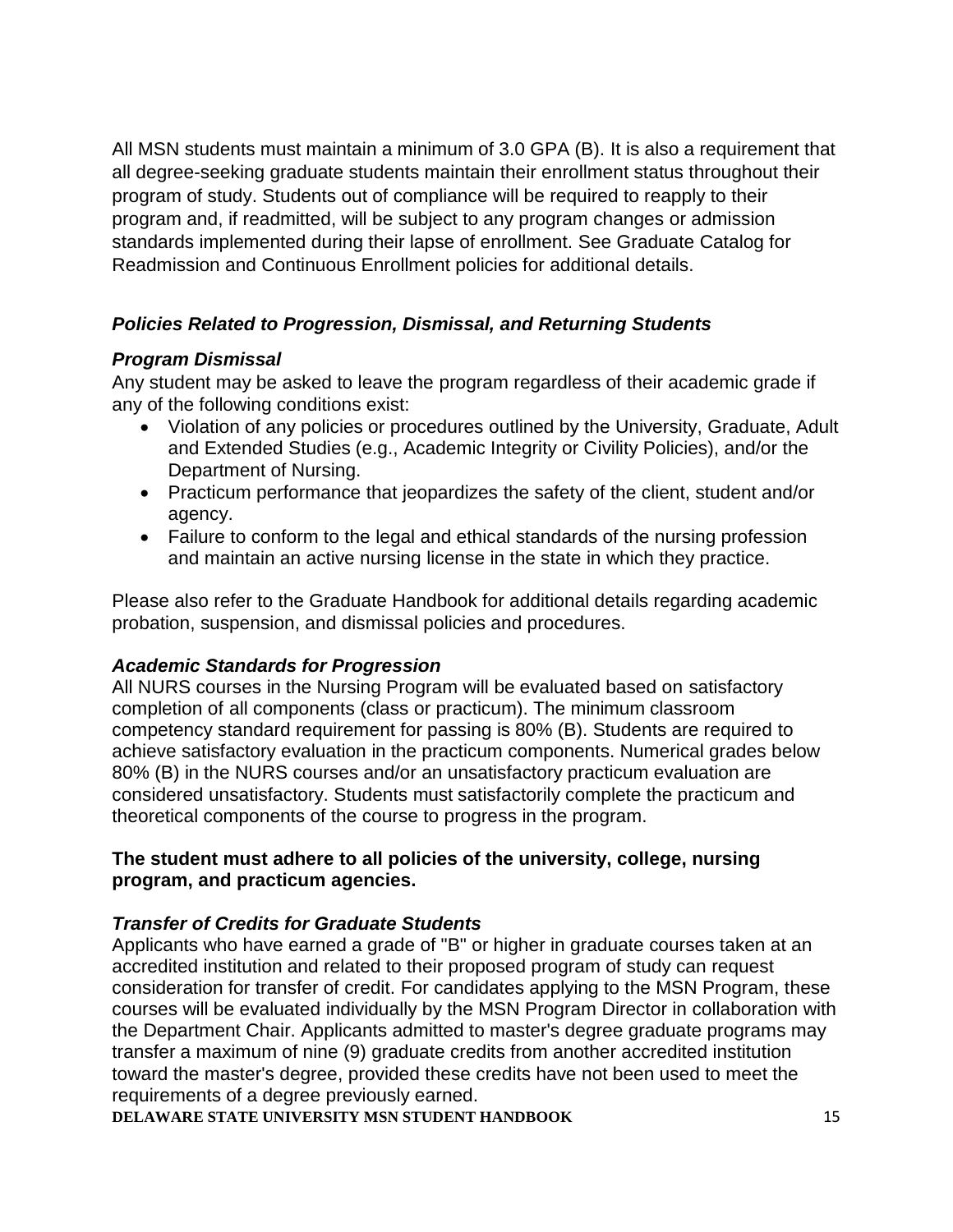In all cases, the credit must be directly related to the graduate student's program of study and must have been completed within five (5) years from the time of admission. Requests for transfer of graduate credit to master's programs should be included on the student's Program of Study, recommended by the Graduate Nursing Program Director, accompanied by an official transcript, and submitted to the School of Graduate, Adult, and Extended Studies for review/approval no later than the end of the student's first semester of enrollment.

#### *Course Loads*

Full-time graduate enrollment is defined at DSU as a minimum of six (6) credit hours. Students enrolled in less than six (6) credit hours per semester are considered part-time students, with those enrolled for three (3) credit hours defined as half-time students. Therefore, graduate students must complete a minimum of 12 hours of coursework each academic year to qualify for financial aid. In addition, full-time students must meet the academic regulations specified within this document to remain in good standing.

#### *Credit Hours*

Course credits are calculated as follows: One (1) credit hour equals one (1) hour of theory, and one (1) credit hour equals three (3) hours of clinical or practicum.

#### *DOCUMENTATION FOR NON-ATTENDANCE (NO SHOW POLICY)*

According to the Graduate Handbook, all enrolled students are required to attend each class at least once during the first week of classes in order to verify participation in the class. Failure to verify participation in a class before the end of the first week of classes will result in the student being classified as a "no show" for the course. All tuition and fees for the course will be refunded, and no grade will be issued.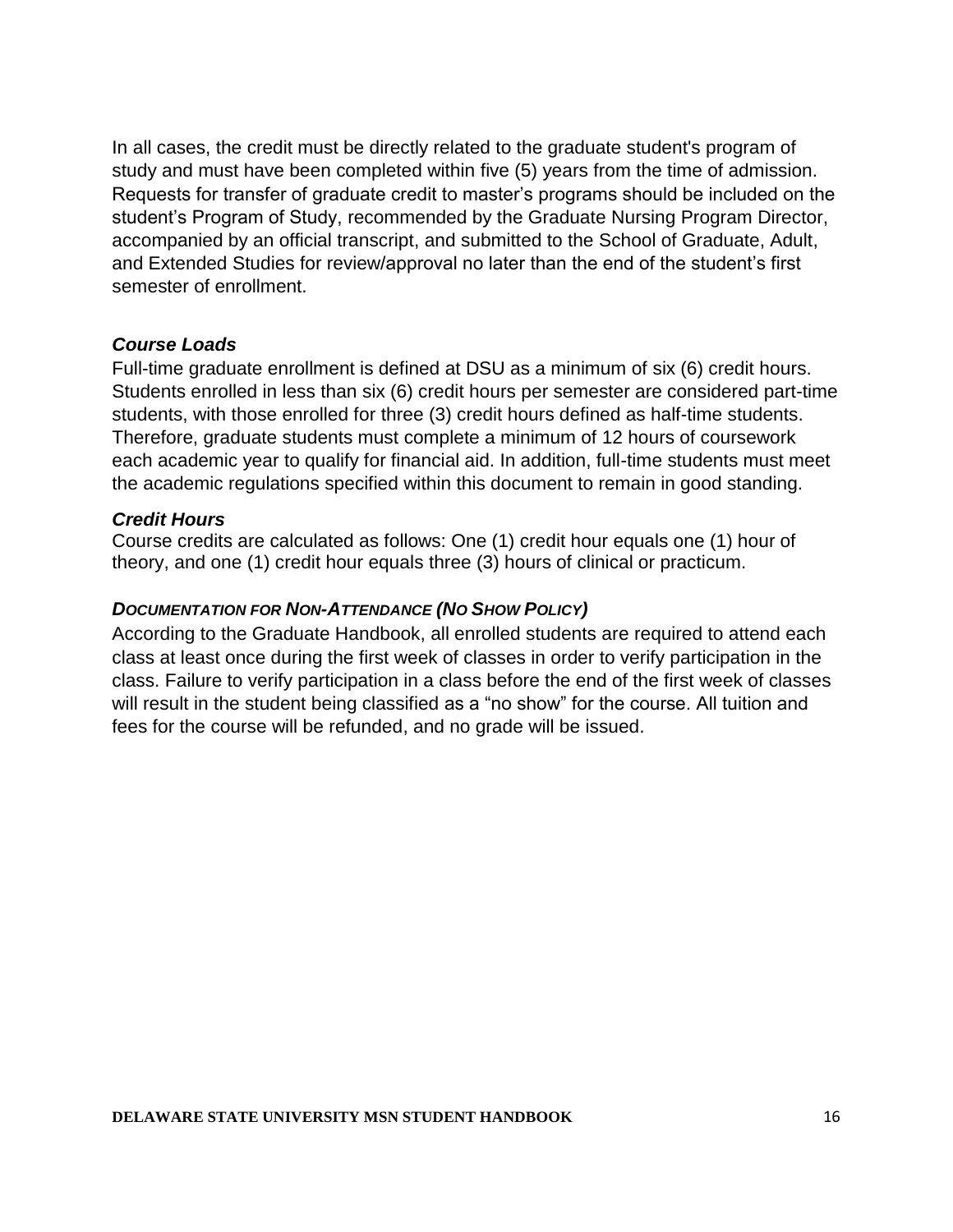### **SECTION III GENERAL POLICIES AND HEALTH REGULATIONS**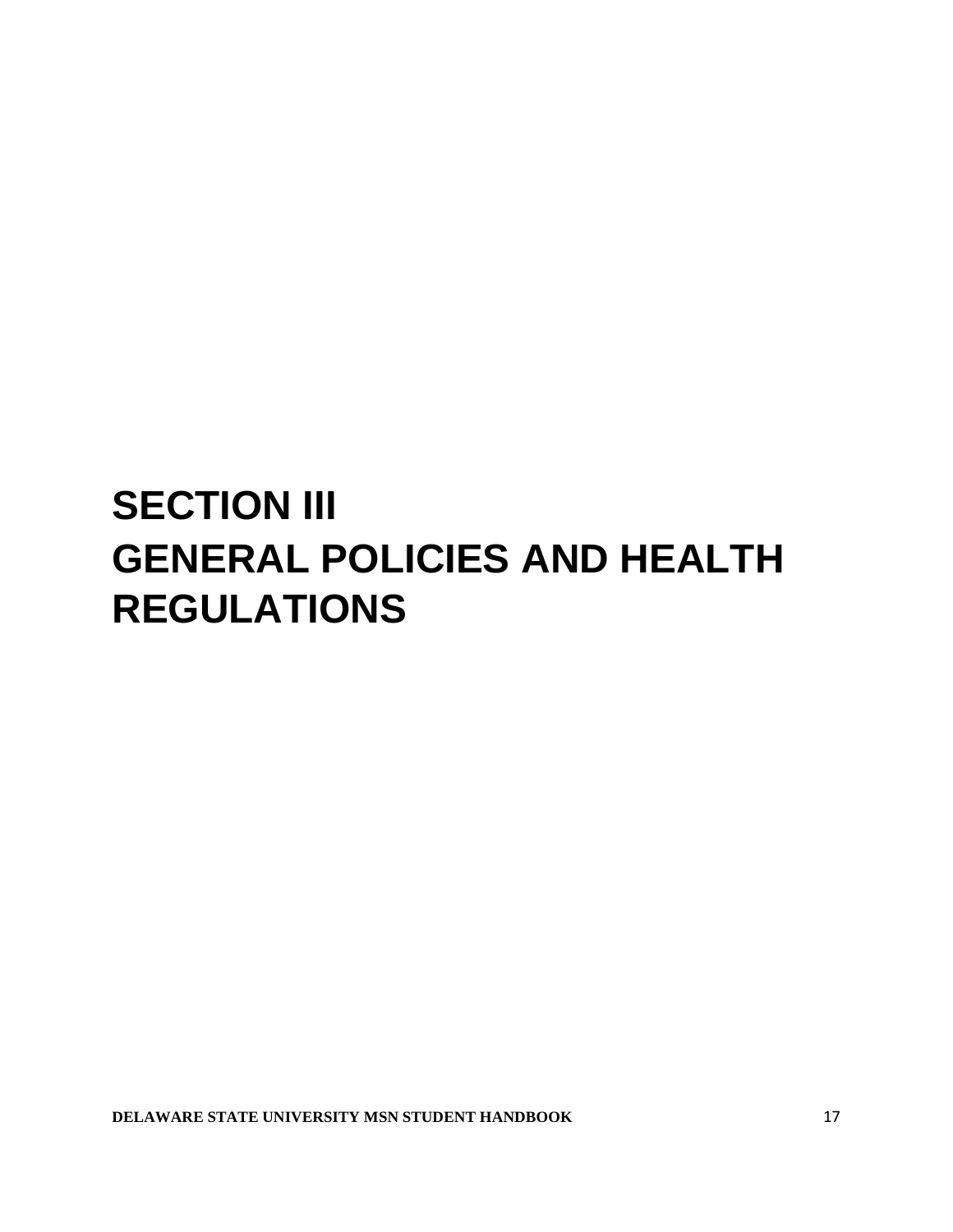#### *STUDENT COMPLIANCE AND GRIEVANCE PROCEDURES*

#### *MSN Practicum Requirements*

Students must be eligible to practice in the state where they will be completing their clinical practicum. All preceptors must complete and submit a preceptor application form and complete an interview with the program faculty or designee. Approval of preceptors must be completed prior to beginning the practicum.

#### **RN Licensure Policy**

Students are required to have an active, unrestricted license in the state where the practicum will be completed. In the event that a student is completing the practicum in a non-resident state, proof of an active, unrestricted license is still required. All students are required to provide a copy of their current license to the practicum site. A copy of a current unencumbered RN License must be in the student's file with the Delaware State University Department of Nursing prior to the first day of the practicum.

#### **MEMORANDUM OF AGREEMENT WITH PRACTICUM AGENCY**

When sites for student practicum experiences are identified, the student must notify the department chairperson or program director no later than seven (7) weeks prior to starting the practicum course. A signed copy of the Memorandum of Agreement must also be on file three (3) weeks prior to the start of the practicum experience. It is the student's responsibility to ensure an Affiliation Agreement is in place prior to the start of the practicum experience.

It is the student's responsibility to ensure that they meet all of the practicum requirements according to the facility where they are completing their practicum (i.e., criminal background check, drug screening, CPR, PPD, immunizations, etc.). All practicum requirements are the student's responsibility. Documentation of completed requirements must be submitted to the Department of Nursing no later than three (3) weeks prior to starting the Practicum course.

#### **CRIMINAL BACKGROUND CHECKS AND DRUG SCREENS**

Different states and agencies may utilize different companies for background checks and/or drug screenings and random drug screens. Attaining and maintaining current certification is the student's responsibility (including all associated fees). Please refer to your practicum agency's policies and procedures for specific information.

#### **CPR CERTIFICATION AND IMMUNIZATIONS**

All students are required to show proof of professional-level CPR certification (adult, children, and infants) and required immunizations as per the requirements of their practicum agency. Attaining and maintaining current certification and immunizations is the student's responsibility (including all associated fees).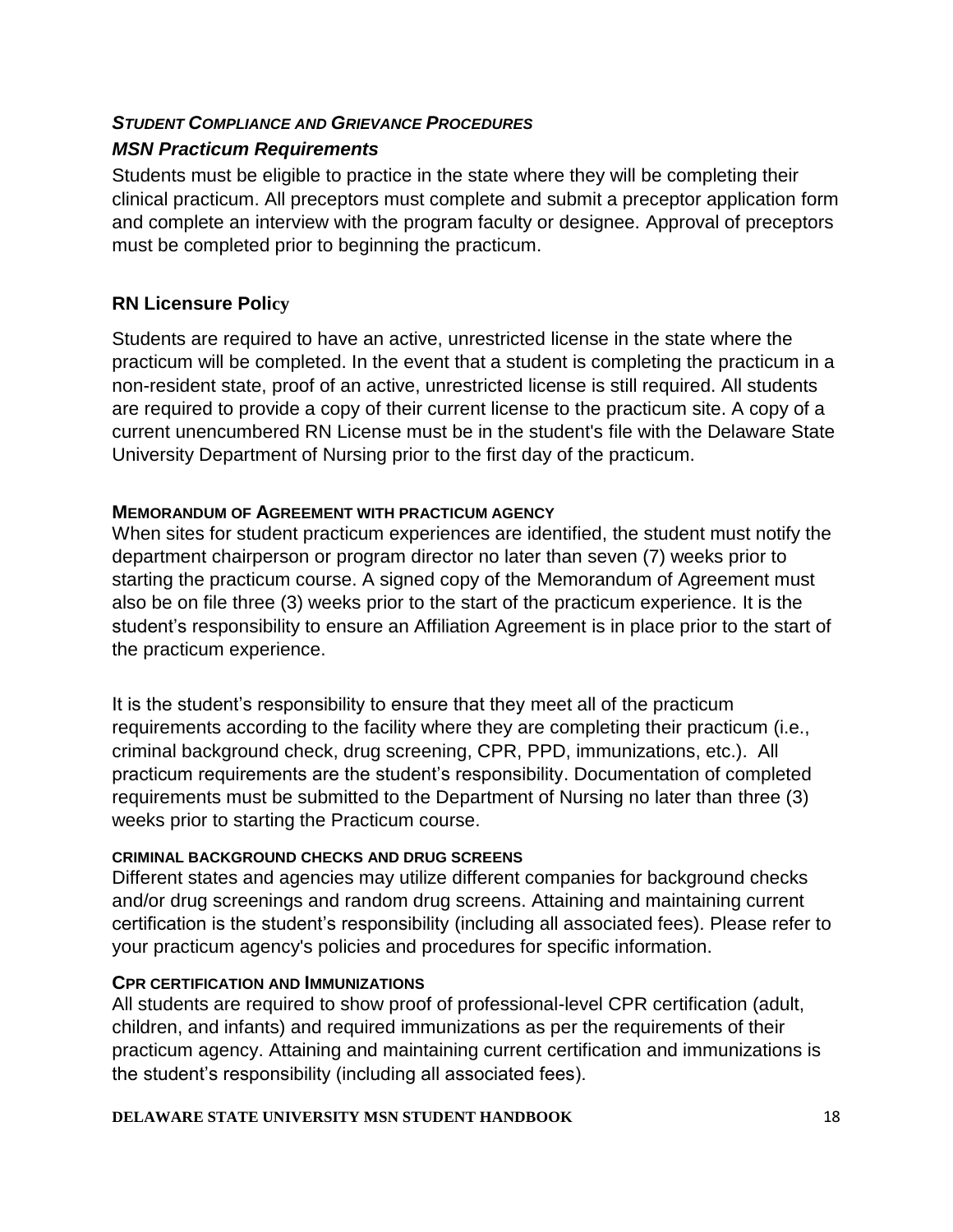#### **PROFESSIONAL LIABILITY INSURANCE**

All students who participate in clinical experiences must carry professional liability insurance coverage, with minimum limits of \$1 million per occurrence, and \$2 million annual aggregate.

#### *DRESS CODE*

The purpose of the dress code is to provide an environment that maximizes both client and student's psychological and physical safety. Wearing proper attire assists the client and the staff in clinical areas identify the student as a member of the Delaware State University Nursing Program. The attire for all practica experiences is professional dress and may be dictated by the practicum site.

The Department of Nursing expects students to reflect professionalism and maintain high appearance standards and grooming in the clinical setting.

- 1. All students are required to dress professionally. A white lab coat will be worn, which is freshly laundered and ironed.
- 2. A name tag will be worn identifying the student as a DSU student. Name tags must be ordered through the DSU bookstore. DSU ID badges are to be worn as required by the clinical facilities.
- 3. Hair must be neat; clean; away from the face; men are to be clean-shaven or beards closely trimmed.
- 4. Fingernails must be short and clean. Clear or light-colored, non-gel/nonacrylic nail polish is acceptable. No artificial nails are permitted.
- 5. Wedding rings, engagement rings, and watches are the only jewelry appropriate for the clinical setting. If ears are pierced, one pair of posts or small loop earrings is allowed. No facial or tongue jewelry is allowed.
- 6. Any visible tattoo must be covered and not visible to patients or providers.
- 7. Personal hygiene must be maintained at all times. No cologne, perfume, or aftershave should be worn in the clinical setting.
- 8. A mask and other PPE must be worn as required by the practicum agency.
- 9. Chewing gum is not allowed in the clinical areas.
- 10. A student may be asked to leave the practicum setting if the student's level of personal hygiene or style of appearance constitutes an unprofessional image or interferes with the practicum experience.
- 11. Students will not receive credit for any time missed correcting the above deficiencies.

#### *Grade Appeal Policy*

Grade appeals will follow the University's grade appeal policies and procedures found in the Graduate Handbook.

A student may appeal a final grade if she or he thinks the grade is inaccurate. The student must first consult with the faculty member who awarded the grade. The university expects the majority of grade appeals to be resolved by the student and instructor. If the faculty member changes the grade, a grade change form will be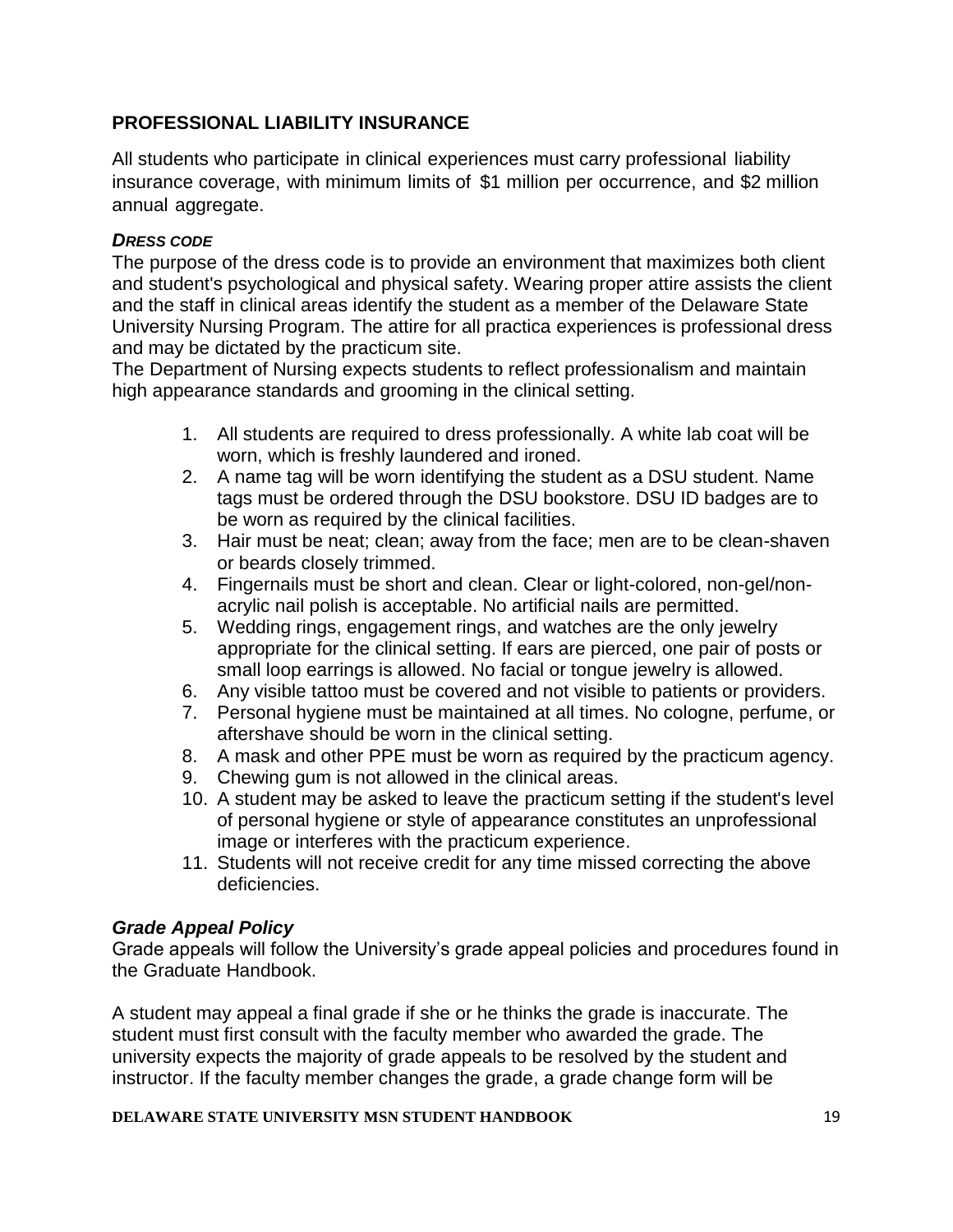processed per the University's policies and procedures. If the faculty member does not approve the appeal, the student may initiate a Complaint against Instruction.

The Complaint against Instruction appeal form submitted by the student must include documentation that one or more of the following occurred:

1) the instructor made an error in calculating the final grade;

2) the final grade was based on criteria and/or standards at variance with the course syllabus; and/or

3) the grade was based on factors other than student achievement/performance.

Students must recognize that they bear the burden of proof in the grade appeal process and that it is unlikely that an appeal will be successful without appropriate documentation. The student must submit the complaint to the faculty member first. If the matter is unresolved, then it goes to the Chair. If it is not resolved at the Chair level, it then goes to the Dean for a final decision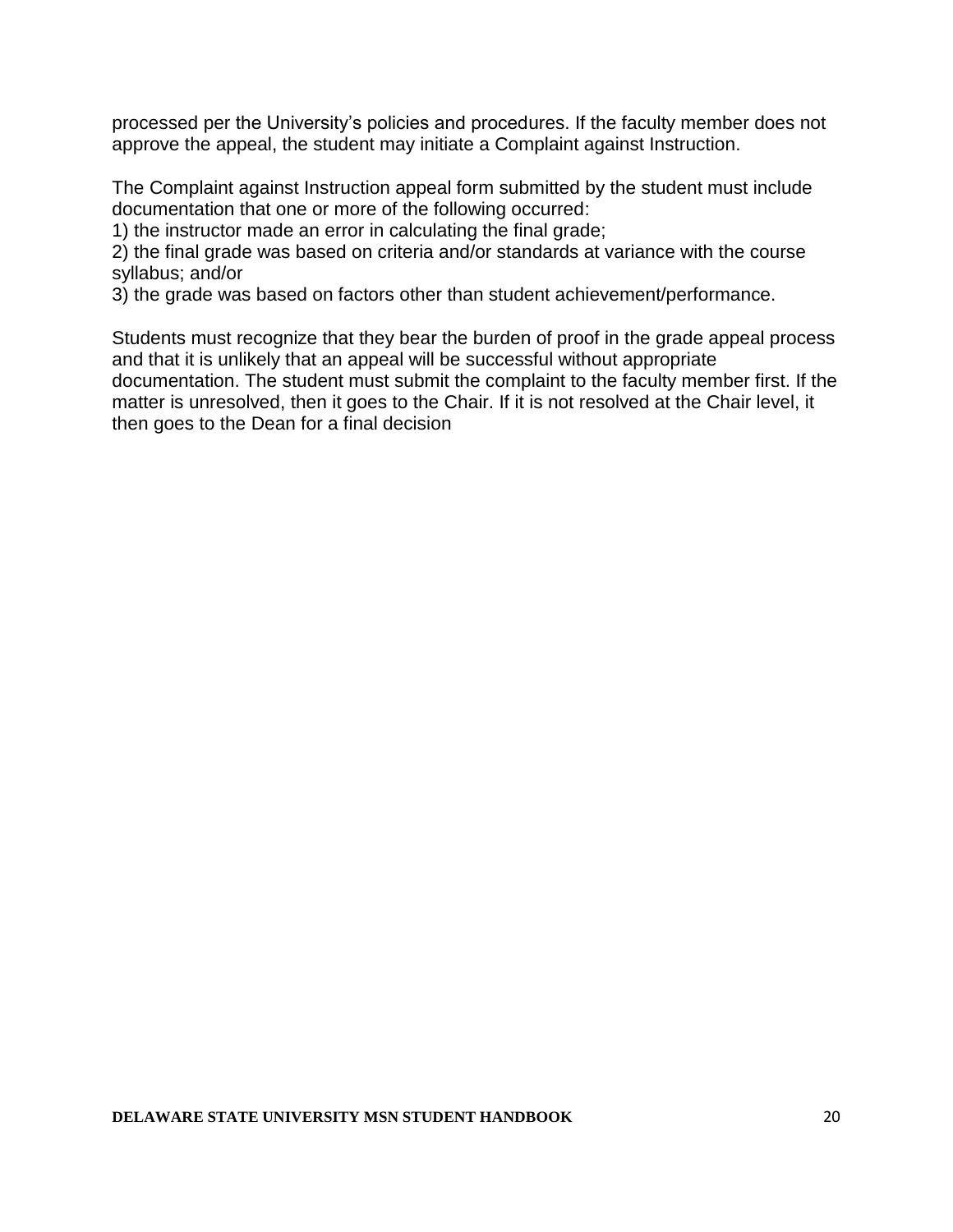#### *General Student Contact Information- Change of Name, Address, and/or Telephone Number*

If there is a change in the name, address, and/or telephone number of a student while enrolled in the program, the student must report the change to the Department of Nursing MSN office secretary and the Registrar's Office within seven days of the change.

#### *HIPPA*

Practicum/Clinical agencies are also mandated to follow HIPAA regulations. Therefore, students will be required to meet any and all of the practicum/clinical agency's requirements as part of the practicum/clinical affiliation.

Any student who violates the Confidentiality, HIPAA, and Code of Conduct policies will be dismissed from the program.

#### *FERPA*

Please refer to the Graduate Handbook regarding FERPA policies and procedures. No information will be given to any third parties without verifying appropriate documentation regarding the sharing of any academic records. This information will be confirmed with the Records office on an as needed basis prior to the disclosure of any academic records, including grades, enrollment, etc., by the Department of Nursing Office only.

All students who are completing their preceptorship at an institution of higher education must comply with FERPA regulations. Please visit the U.S. Department of Education website [\(https://www2.ed.gov/policy/gen/guid/fpco/ferpa/index.html\)](https://www2.ed.gov/policy/gen/guid/fpco/ferpa/index.html) for additional information pertaining to this Federal law. Any student who violates FERPA policies will be dismissed from the program.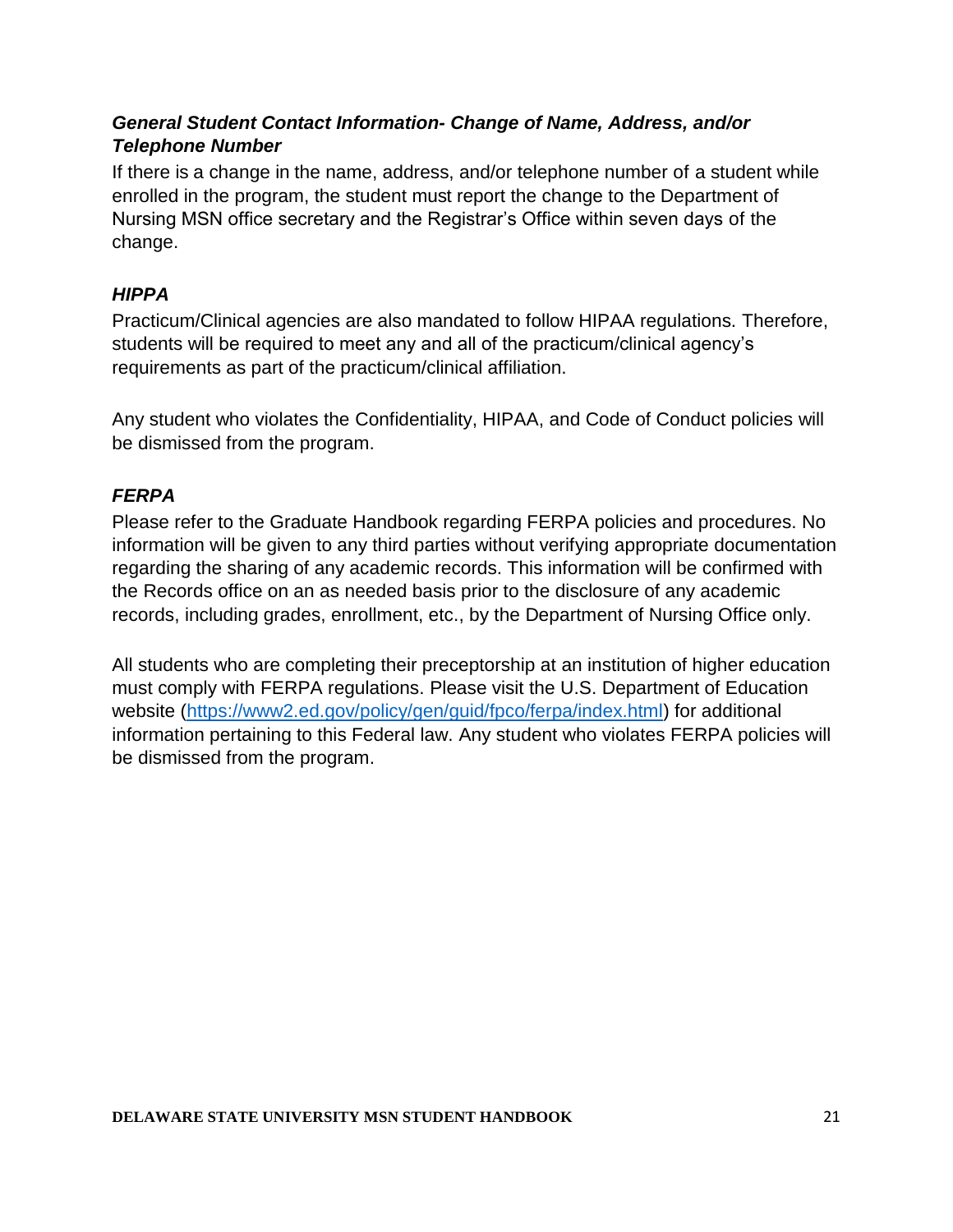#### *Student Professional Behaviors, Code of Conduct & ANA Code of Ethics for Nurses*

Students are expected to adhere to the University's Code of Conduct located in the DSU Student Handbook, the most recent version of the **ANA Code of Ethics for Nurses** (2014), and the following professional behaviors:

**Provision 1-** The nurse practices with compassion and respect for the inherent dignity, worth, and unique attributes of every person.

**Provision 2 -** The nurse's primary commitment is to the patient, whether an individual, family, group, community, or population.

Provision 3 - The nurse promotes, advocates for, and protects the rights, health, and safety of the patient.

**Provision 4** - The nurse has authority, accountability, and responsibility for nursing practice; makes decisions; and takes action consistent with the obligation to promote health and to provide optimal care.

**Provision 5 -** The nurse owes the same duties to self and to others, including the responsibility to promote health and safety, preserve wholeness of character and integrity, maintain competence, and continue personal and professional growth.

**Provision 6 -** the nurse, through individual and collective effort, establishes, maintains, and improves the ethical environment of the work setting and conditions of employment thatare conducive to safe, quality health care.

**Provision 7 -** The nurse, in all roles and settings, advances the profession through research and scholarly inquiry, professional standards development, and the generation of both nursing and health policy.

**Provision 8 -** The nurse collaborates with other health professionals and the public to protect human rights, promote health diplomacy, and reduce health disparities.

**Provision 9 -** The profession of nursing, collectively through its professional organization, must articulate nursing values, maintain the integrity of the profession, and integrate principles of social justice into nursing and health policy.

#### **POLICY ON CIVILITY**

#### *Department of Nursing Policy on Civility*

Statement of Department of Nursing Support for DSU Policy on Civility Delaware State University has an established Civility Policy included in the DSU Human Resources Policies (Procedure Number 04-43 Civility Policy). As a Department, we believe that it is important to state our support for this policy emphatically, as well as to establish some guidelines for addressing concerns about civility and to work together to "develop and sustain respectful environments" among students and faculty to cultivate academic civility (NLN, 2018, p. 5).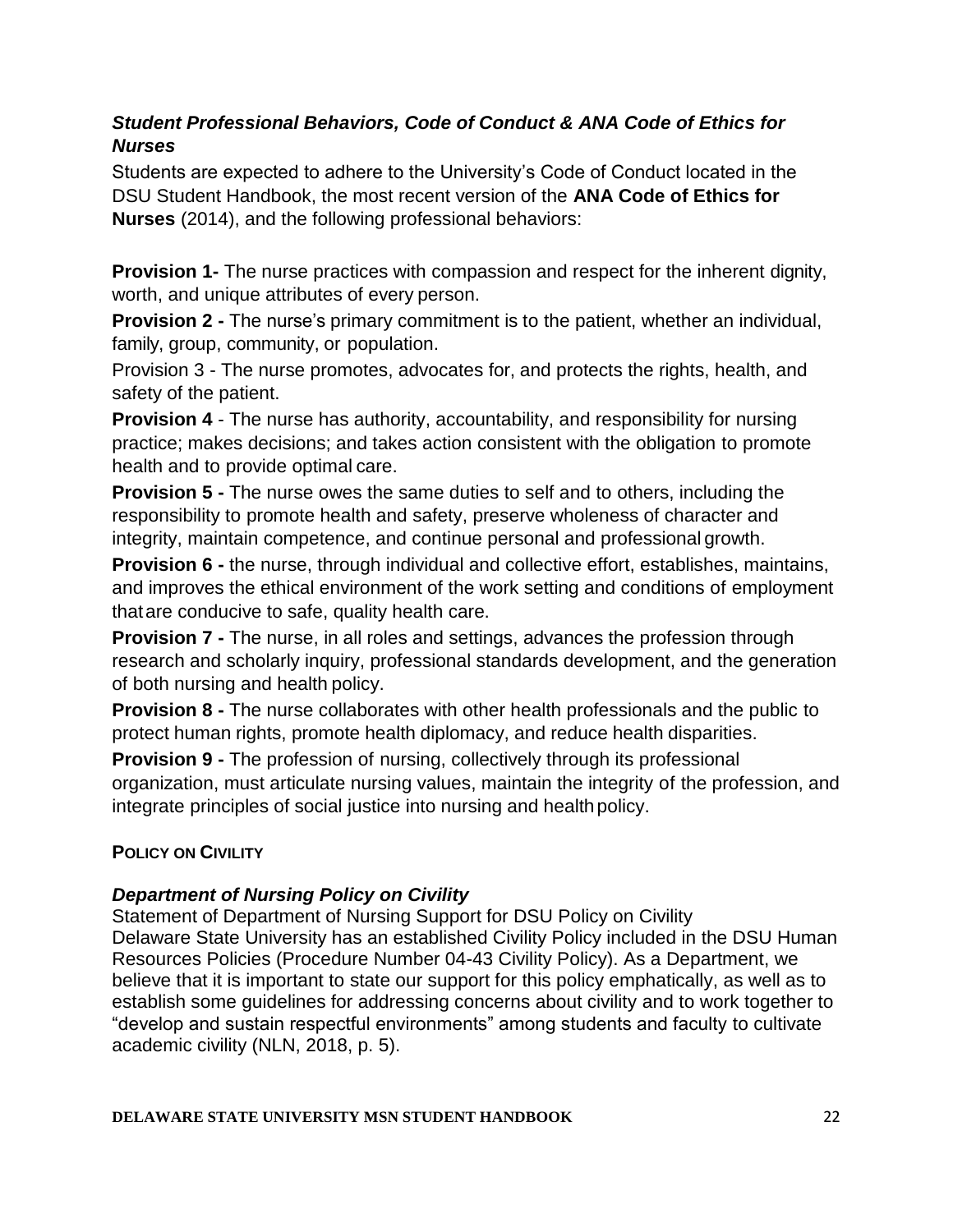#### *Guidelines for Civility*

- Respect for the work of all persons
- Courteous discourse (electronic, oral, non-verbal, and written)
- Honest expressions and interactions
- Fair and just treatment
- Integrity and maintaining commitments (academic and person)
- Professionalism and collegiality
- Appreciation for diversity
- Free expression of opinions without malice or intent to harm
- Tolerance of different perspectives
- Zero tolerance for any forms of harassment or violence (collegial, dating, electronic, peer, instructor, etc.)

#### **The following behaviors manifest civility:**

- We will respect the rights of others at all times.
- We will share ideas, raise questions, and express differences of opinion in a civil manner and without fear of reprisal or insult, or denigration. Any conduct that causes or threatens harm incites feelings of harassment toward others or constitutes persistent and unwanted behaviors will not be tolerated.
- We will listen/read respectfully while others share their ideas, allow the speaker to complete and share their thoughts, and consider new approaches.
- We will not raise our voices or use confrontational language (suggestive or otherwise) at each other in public or in private.
- We will not use a public forum to intentionally create discomfort, disruption, or embarrassment for our colleagues and peers.
- We will not curse, use terms, phrases or send correspondence that could be perceived in a derogatory (to race, ethnicity, gender, age, sexual orientation, or religion) manner.
- We will be sensitive to the impact of tone, language, and content of our written communication, including electronic communication, discussion boards/discussion, assignments, etc. We will respect confidentiality, avoid gossip, and take care not to spread untruths or to undermine the professional credibility of our colleagues and peers.
- We will avoid any misrepresentation, mischaracterization, or misquoting information received from others.
- We will be respectful of each other's time (peers and instructors).
- We will greet and professionally acknowledge each other via correspondence (through the use of appropriate titles related to professional positions or as desired by colleagues or peers).
- We will be open to the contributions of persons who may not look, sound, speak or act as we do.
- We will refrain from using profanities, insults, or other disparaging remarks.
- All faculty and students are to remain courteous towards fellow staff members, faculty, staff, peers/colleagues, advisors, patients, and preceptors.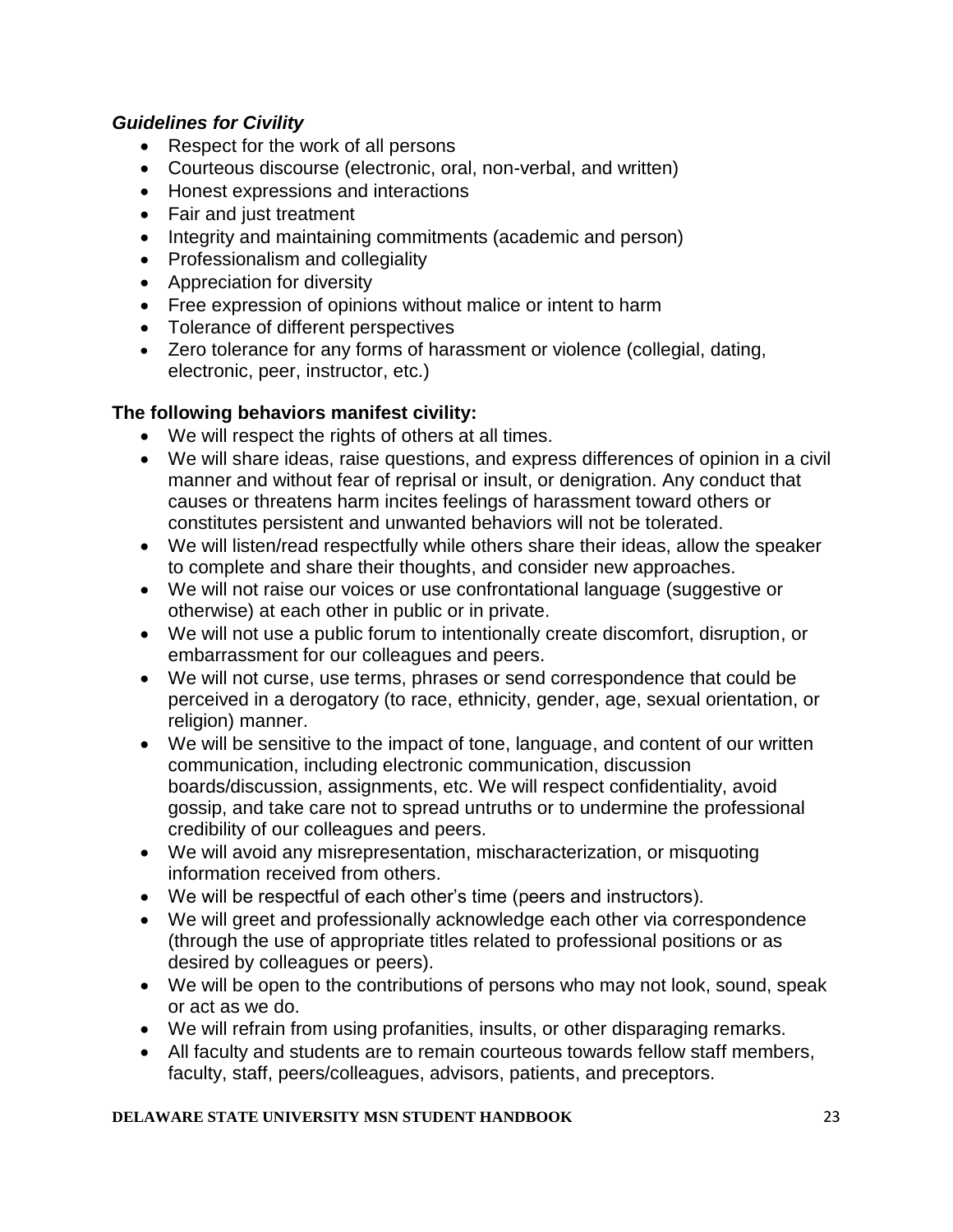• We will take responsibility and accountability for our actions.

Any disruptive, discourteous, and/or insubordinate conduct towards peers, staff, colleagues/peers, and/or faculty will not be tolerated. Failure to adhere to the above may result in possible dismissal from the program and/or university.

#### **Consequences for Violation of the Civility Policy**

**First Violation:** The first time a student violates any portion of the civility policy, a written warning will be sent as a notification to the student regarding the uncivil behavior/action. Recommendations for how to better handle future interactions will be discussed in writing. This written notification will come from the instructor, MSN director, or Department of Nursing Chairperson.

**Second Violation:** The second incident where the same student violates any portion of the civility policy (whether in the same or future courses within the program), the student will be formally written up, and incident reports will be placed in the student file (maintained by the MSN coordinator). The student will receive a zero for the associated course assignment/presentation/exam, etc.

**Third Violation:** The third violation where the same student violates any portion of the civility policy will be referred to Judicial Affairs and/or due process and is subject to (see University Handbook) possible removal or expulsion from the nursing program or university.

(Citation: National League of Nursing Creating Community to Build a Civil and Healthy Academic Work Environment (2018). *Transforming Nursing Education Leading the Call to Reform.* Retrieved from: [http://www.nln.org.](http://www.nln.org/))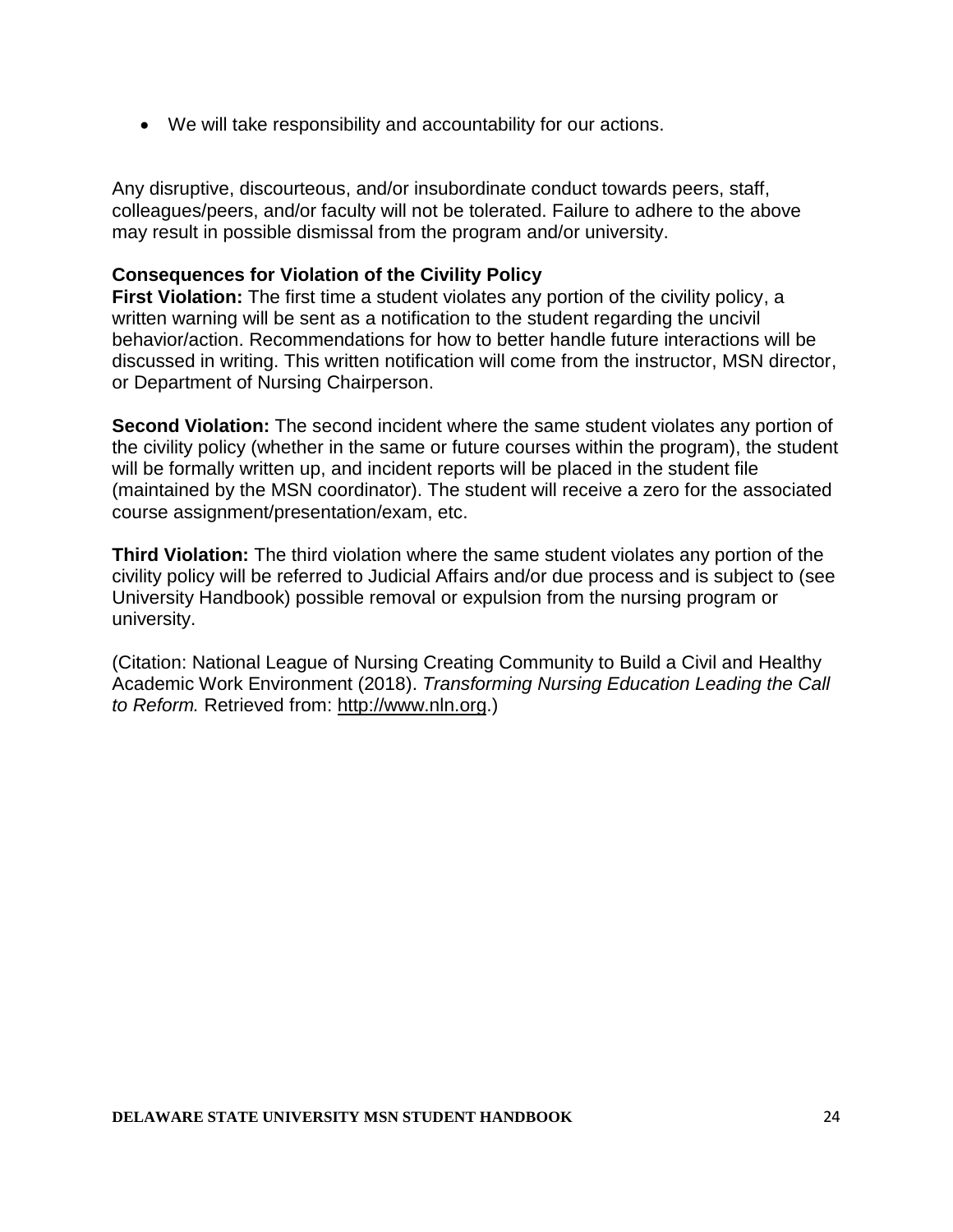#### **Academic Dishonesty Policy**

Please review the following definitions of Academic Honesty Violation

**Complicity** is defined as intentionally or knowingly helping or attempting to help another to commit an act of academic dishonesty.

**Cheating** is defined as intentionally using or attempting to use unauthorized materials, information, notes, study aids, or other devices or materials in any academic exercise.

*Fabrication* is the intentional invention and unauthorized alteration of any information or citation in an academic exercise.

**Falsification** is a matter of altering information, while fabrication is a matter of inventing or counterfeiting information for use in any academic exercise or University record.

*Forgery* is defined as the act of imitating or producing counterfeit documents, signatures, and the like.

*Identity Misrepresentation-* The student who registers in an online course is not the same person who participates in and completes the course work. \*

*Multiple Submissions* is the submission of substantial portions of the same work (including oral reports) for credit more than once without authorization from instructors of all classes for which the student submits the work.

*Plagiarism* is defined as the use of someone else's language, ideas, or other material without making the source(s) evident in situations where there is a legitimate expectation of original work. Plagiarism does not occur when efforts to promptly identify sources by making source use apparent to the audience of the submitted material are apparent. Plagiarism may not necessarily include mistakes in citation style.

*Proxy cheating* is defined as sending someone or having someone in the online classroom context complete an exam or course assignment on someone else's behalf.

Integrity and honesty will be maintained within the program at all times. Integrity is one of the five integral components of nursing practice and is also a very important ethical construct (The Nursing Code of Ethics: Its Value, Its History). In the unlikely event that any instructor concerns arise, all related materials will be sent to the Dean of College of Health and Behavioral Sciences and the Dean of School of Graduate, Adult, and Extended Studies for review of misconduct (as per university policy).

There is no tolerance for any violations of cheating policies (i.e., proxy cheating), plagiarism, falsification, and complicity. If you are unsure or need clarification of what constitutes academic misconduct, please do not hesitate to contact the Department of Nursing. All clarification should be sought prior to submissions of any assignments, which may violate any of the terms of this policy. All scholarly written submissions will be submitted through SafeAssign.

**\*Remember:** All work submitted must be your own work. You are **not** permitted to:

- Allow anyone to log into your course using your credentials, including your family members, friends, or colleagues.
- **DELAWARE STATE UNIVERSITY MSN STUDENT HANDBOOK** 25 • Have any other individuals complete any portion of your assignments, exams,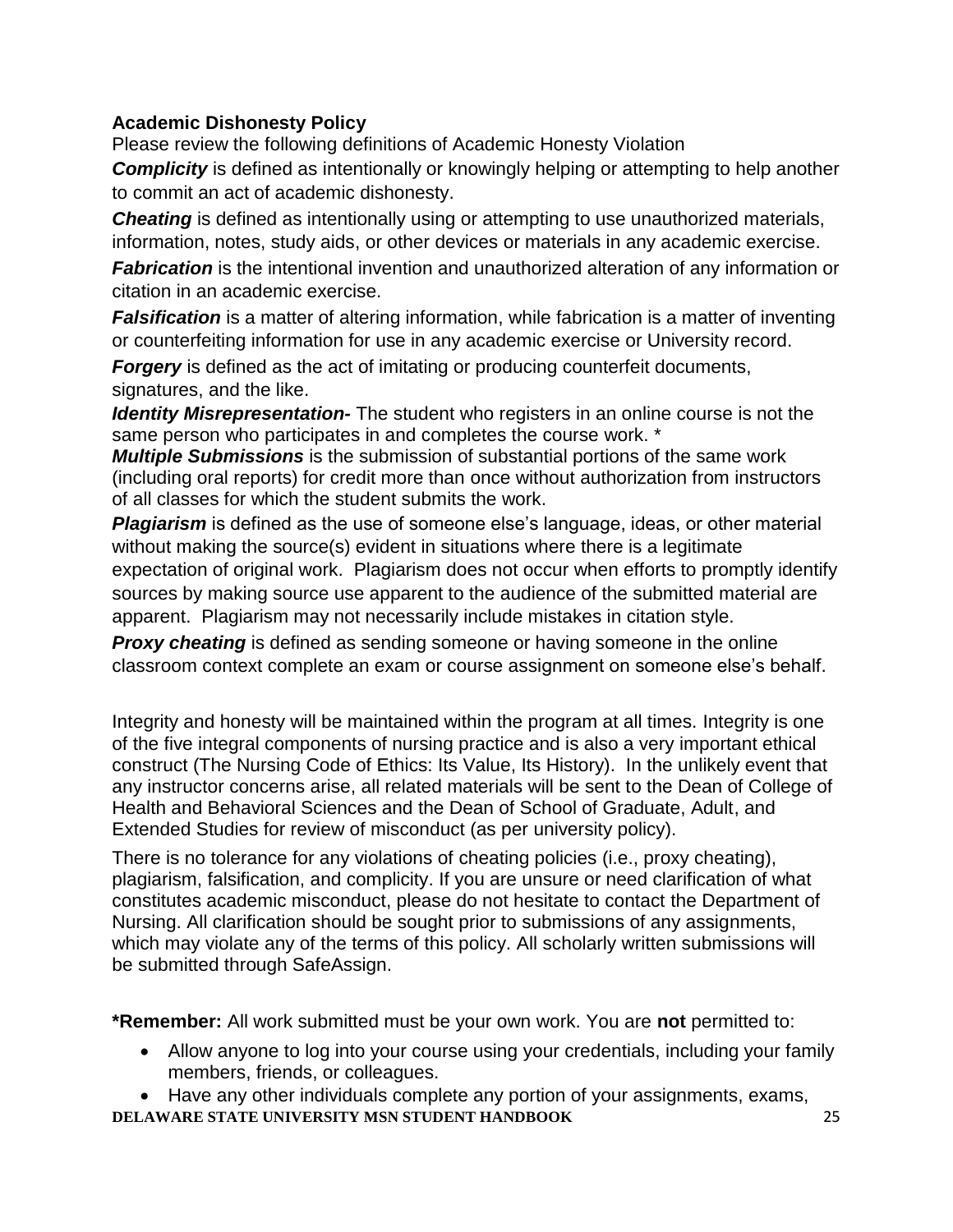tests, quizzes, or other coursework.

• Submit someone else's work.

Students are held accountable for the stipulations indicated in the Graduate Handbook regarding academic misconduct/dishonesty. Please also refer to the Graduate Handbook for additional details regarding graduate academic, enrollment policies and regulations, academic dishonesty, and misconduct practices.

(Citation: Epstein, B., Turner, M., (2015) "The Nursing Code of Ethics: Its Value, Its History" *OJIN: The Online Journal of Issues in Nursing* Vol. 20-2 (4).

#### **DISCUSSION BOARD ETIQUETTE & GUIDELINES**

How you post a message to a topic is just as important as what you post. If your behavior does not follow the course netiquette, the grade you receive for a posting may suffer.

> • The faculty reserves the right to remove any discussion messages that display inappropriate language or content

- Show respect for your fellow students
- Clearly state what you believe, even if it means that you disagree with someone.

• Participation means posting your original posts and replies in the discussion forum to which everyone has access. Sending notes to your instructor's mailbox does not constitute participation.

• Participation is counted according to Eastern Standard Time (EST), as indicated by timestamps in Blackboard. You cannot earn "advance" participation credit or "retroactive" participation credit.

• All DB postings must occur within the discussion board thread; no attachments are allowed.

Instructor Role: As the faculty, I will serve as a "guide" in the Discussion Board. While I will not respond to every post, I will read what is posted and reply when necessary. Expect instructor posts in the following situations:

- To assist each of you in making connections between discussion, lectures, and textbook material.
- To guide participants in a higher level of discussion surrounding the specific topic/post.
- To aid learners' thinking and achieve a rich discussion, which would require additional student response.
- To fill in important things that may have been missed.
- To re-direct discussion when or if it gets "off track."
- To point out key points or to identify important posts.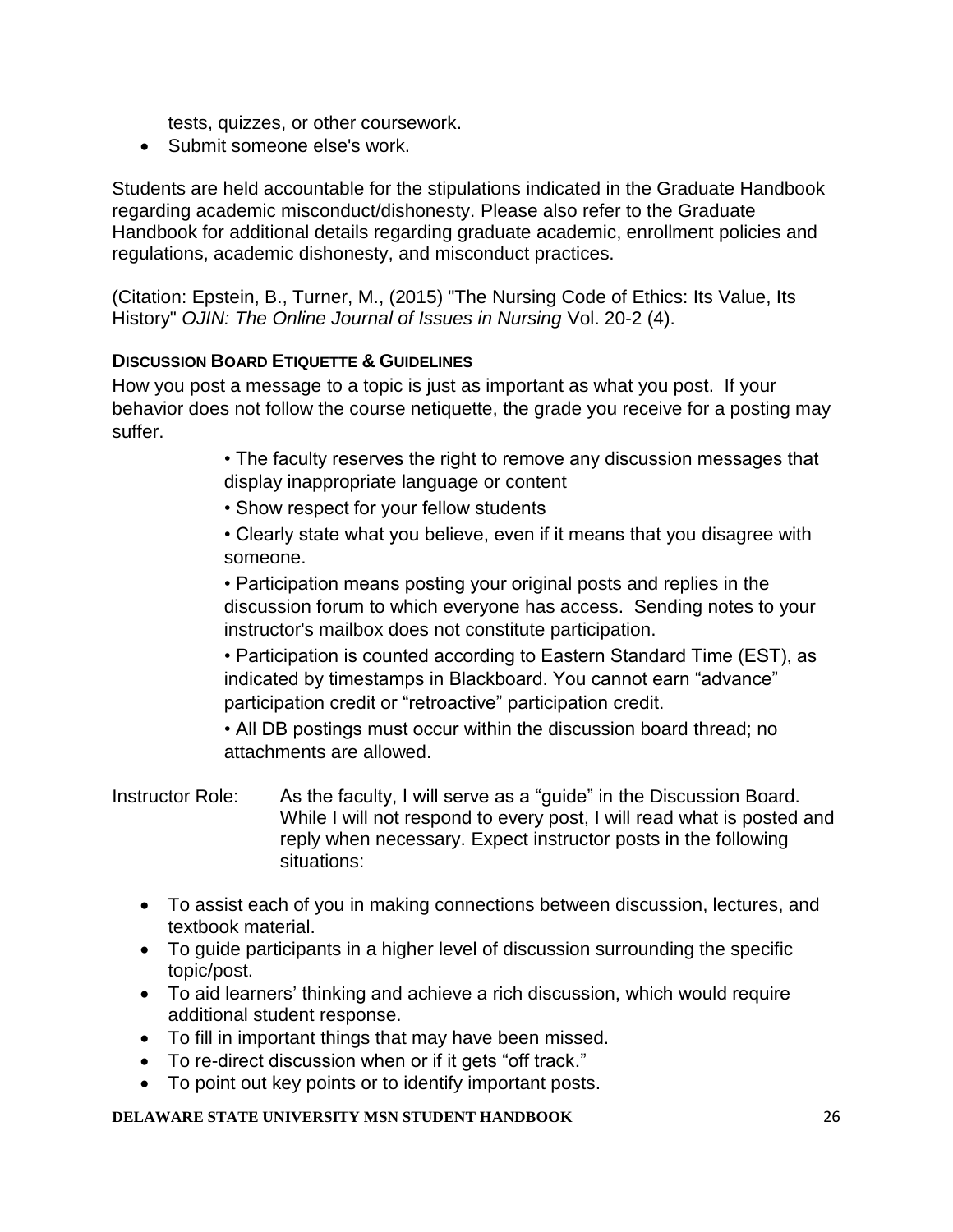Student Role: Participation in online discussions is an integral part of this course and the program. Completion of readings and assignments is necessary for participation in online discussion. The graduate nursing student is expected to be well informed about selected topic areas and related issues. The graduate student should demonstrate evidence of reflective thought while discussing a topic and the ability to support a position based on evidence from the literature. In addition, the ability to engage in discussion with respectful consideration of others and their opinions are expected.

\*See Blackboard for discussion board rubrics.

*All students are expected to follow the Discussion Board Etiquette Guidelines found in the syllabi and within the MSN handbook. Failure to do so will be considered a breach of civility conduct.*

#### *Grading Policies*

For more information on the DSU Grading System, please refer to the Graduate Handbook. Instructors will use appropriate rubrics for grading in all courses on Blackboard. \* A minimum numerical grade of **80.0%** (3.0 or B) is required to pass each MSN course. **Grades are NOT rounded.**

**Student submissions after the deadline will receive a grade deduction of 10% for every day (24 hours) it is late.**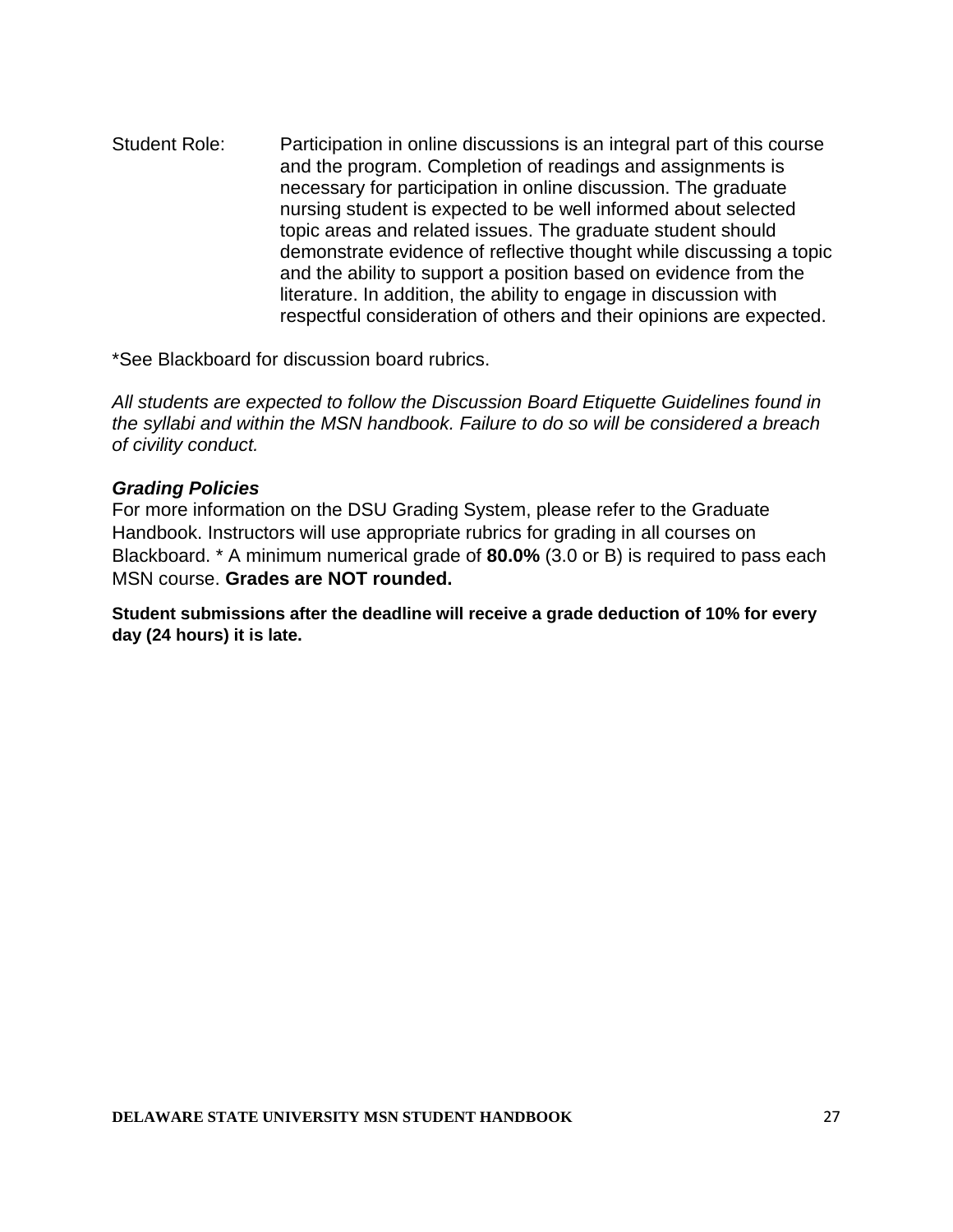## **SECTION IV STUDENT RESOURCES AND PROGRAMS OF STUDY**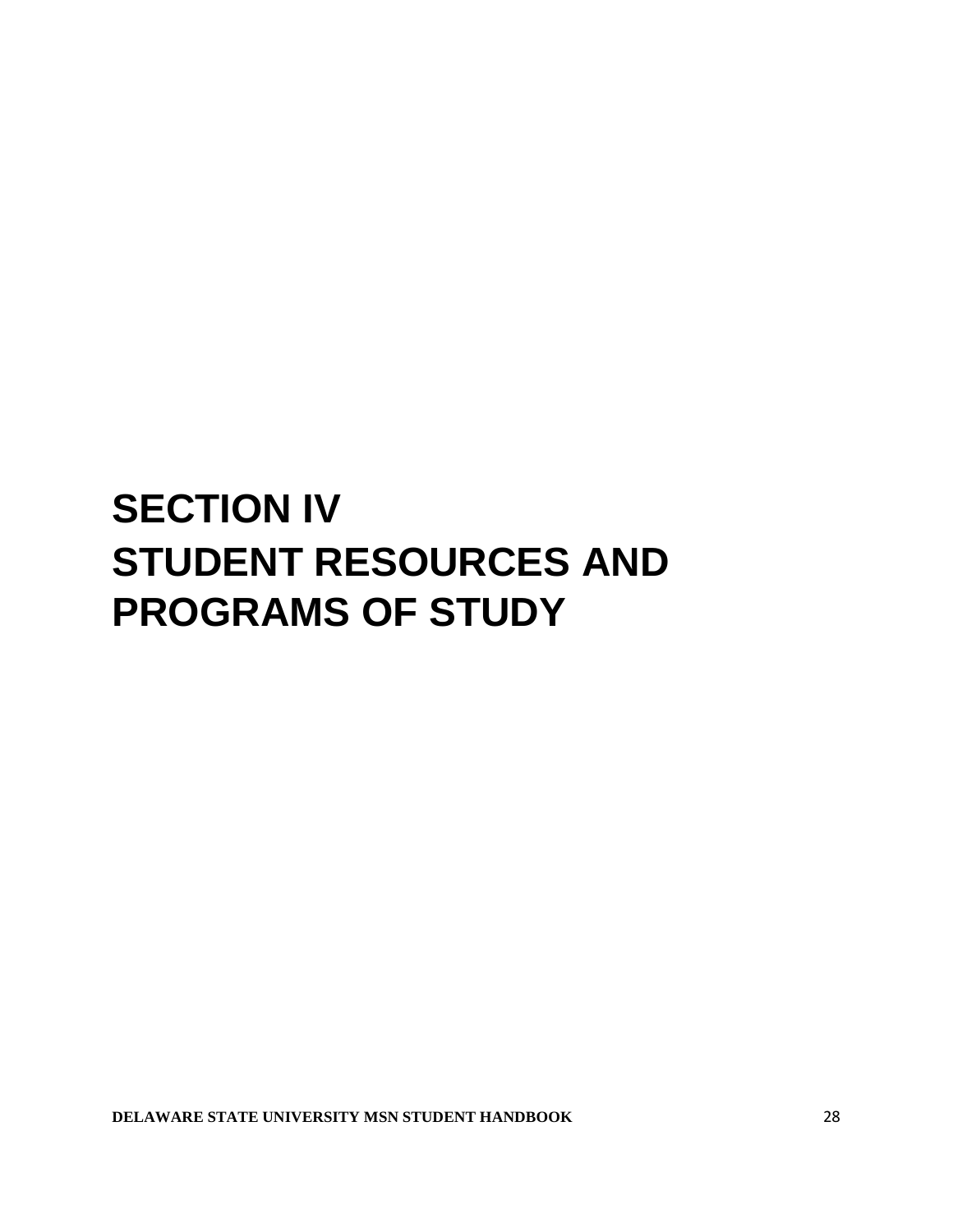#### *Faculty Advisors*

Each student is assigned to a faculty advisor who will serve as a resource person. The faculty advisor is available on an appointment basis during office hours or by special request (virtual appointment). Every student must meet virtually with their advisor at least once a semester.

#### *Advisement*

To maintain current enrollment, a student must remain in good academic standing with the university and continue in the course curriculum with ongoing virtual contact (meetings) with their academic advisor at least once a semester. Please refer to the Graduate Handbook for additional details regarding academic advisement and registration details.

#### *Student Access to Instructors*

Full-time faculty members will post virtual office hours to inform students of their interaction and/or academic assistance availability. All faculty will make every attempt to respond to emails within 24-48 hours.

#### *Accommodations & Student Accessibility Services (SAS)*

Delaware State University is committed to fostering an environment of nondiscrimination, including but not limited to the recruitment, admission, or treatment of students with disabilities. The ADA does not require colleges or universities to lower academic standards or fundamentally alter the nature of the programs provided. Students with documented disabilities must meet all requirements for graduation.

A student in need of accommodation(s) must notify the instructor *within the first two (2) weeks of the beginning of the course in writing by submitting the SAS approved form via email (PDF Format).* Please note that accommodations *are not retroactive.* If you need to contact or register with SAS, visit the DSU website or call at (302)857.6898.

(Citation: Retrieved from DSU SAS website)

#### *Integrated Academic Support Services*

Integrated Academic Support Services (IASS) provides tutoring for students in Face-to-Face sessions and online sessions utilizing Tutor.com. Tutor.com can be accessed through the student Blackboard menu within all courses. All services are free to students.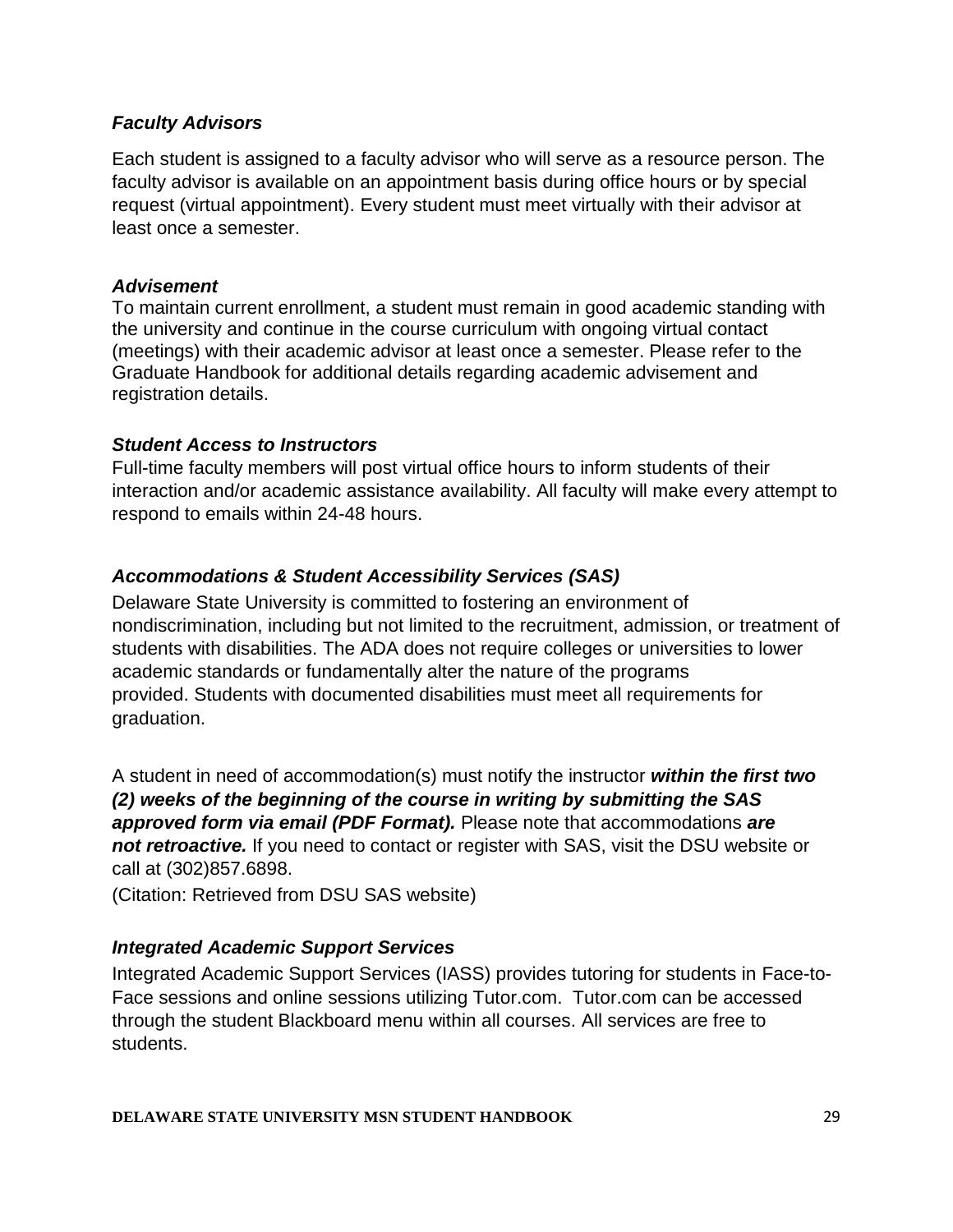#### *Technical Requirements for online courses*

All courses for the MSN program are offered online only. For this type of program, you will NEVER meet in a classroom on campus with your professor. Through Blackboard, your professor will provide you with a syllabus, list of required textbooks, lectures, and details of course assignments. You will submit your assignments and participate in discussions with your professor and classmates online through Blackboard and DSU email only. Other emails are not permitted and will not be responded to if used (Examples: .hotmail, .gmail, .aol, .yahoo, etc.).

#### *Recommended Blackboard Orientation*

Orientation videos can be found on the DESU Blackboard landing page.

- 1. How to log into Blackboard Video
- 2. Blackboard Orientation Video

#### *Supported Web Browsers for Blackboard*

The **only supported** web browsers for **Blackboard** are *Google Chrome* or *Mozilla Firefox*. Safari and Internet Explorer are NOT supported web browsers for Blackboard. Using Safari or Internet Explorer may result in errors or unexpected behavior. **Please install** *Google Chrome* **and/or** *Mozilla Firefox* **on all of your devices**.

Minimum technical and software requirements for Online Learning courses are as follows:

#### **Computer and Internet Connection:**

You will need regular access to a computer with an internet connection. High-speed broadband access (LAN, Cable, or DSL) is highly recommended for the optimal learning experience. Some courses have more advanced system requirements (i.e., NURS 508 Advanced Health Assessment). *The DSU Learning management system is Blackboard.*

#### **If you are using a PC:**

Compatible Operating System: Windows 8 or 10 Web Browser: Firefox, Chrome, Internet Explorer 11, or Microsoft Edge

#### **If you are using a Mac device:**

Compatible Operating System: OS X Web Browser: Firefox, Chrome, Safari

Please note if using a cell phone app or a tablet device, access to specific applications, websites (Blackboard) may not be user-friendly and should be accessed on a laptop or desktop as much as possible.

#### **Software:**

- Individual courses may have additional software requirements. This may include video or audio playing software or a specific software application.
- Most courses require word processing software.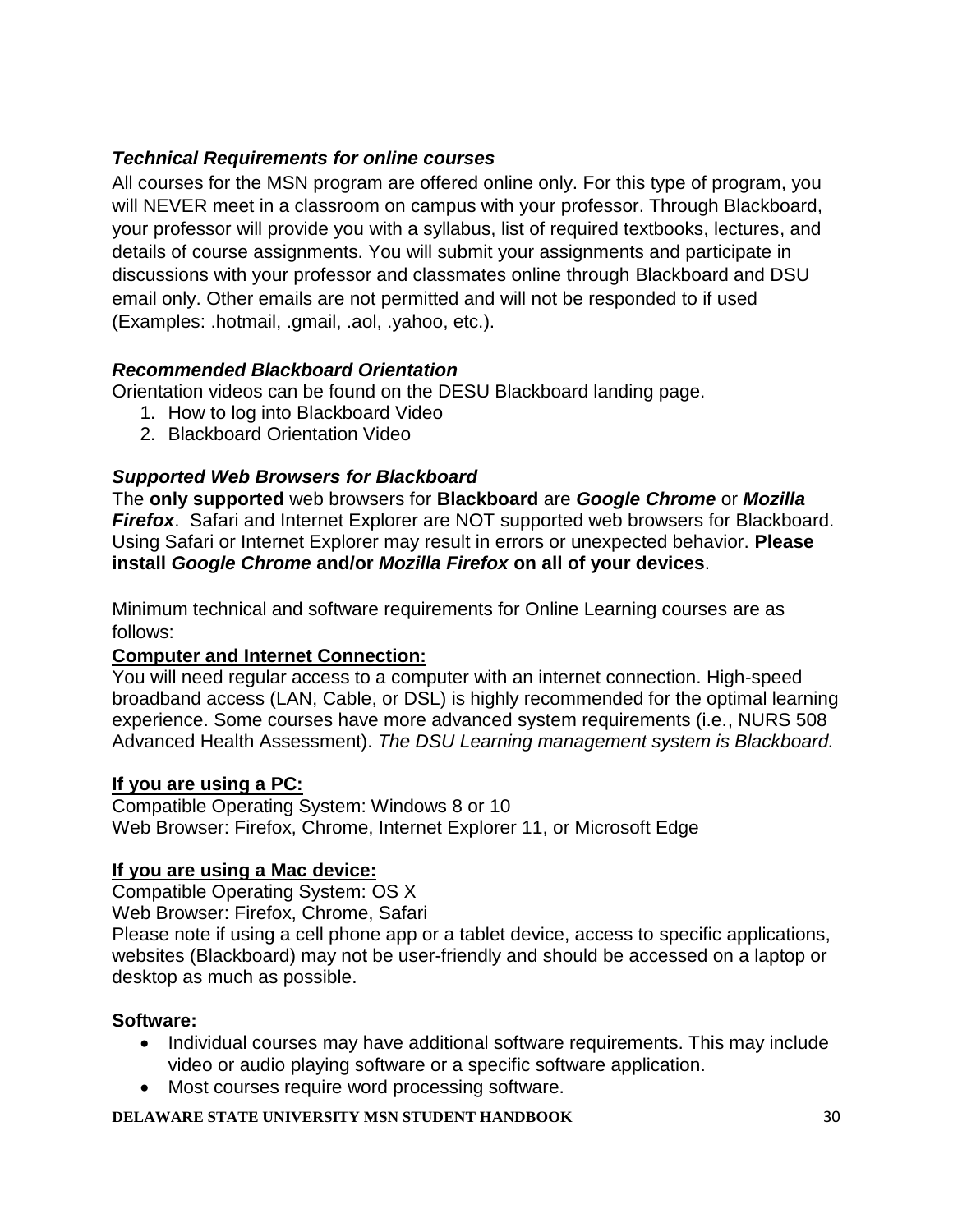• In some instances, it may be necessary for some users to upgrade their Flash or Java versions.

#### **Other Devices:**

Depending on the learning management system being used to deliver your course, you may access and interact with **some** course elements, readings, multimedia, email, and discussions through tablets and smartphones. There is a blackboard app for students (p. 30). While tablets, smartphones, and other mobile devices may allow for some completion of coursework, they are not guaranteed to work in all areas. Please ensure you have a PC or Mac-based computer/laptop available to complete coursework, and it is recommended that you check your PC or laptop daily for updates, grades, and instructor feedback.

It is recommended that students **do not** attempt quizzes when using a mobile device, such as a smartphone or tablet, due to compatibility issues.

\**Individual courses may have additional technical and/or software requirements* (i.e., NURS 508 Advanced Health Assessment).

#### *Blackboard Facts & FAQs*

You can access Blackboard from any computer with an Internet connection. Just log in as you would log in to your DSU email.

- Username: This is the same username that you use to access your student email account.
- Password: This is the same password that you use to access your student email account.
- I logged in, but I have a course not showing or a course that needs to be removed.

#### Need Log-in Assistance?

For log-in assistance, please contact the IT Help Desk at 302.857.7028 or via email at: [blackboard@desu.edu.](mailto:blackboard@desu.edu)

If you are having trouble logging into your campus email or blackboard, your account has probably expired. You may have received an email from "doit@desu.edu" requesting you change your password before it expires.

(Retrieved from: [https://www.desu.edu/academics/dsu-online/online-learning\)](https://www.desu.edu/academics/dsu-online/online-learning)

#### *Blackboard Help Desk After Hours*

For Blackboard support for students and faculty telephone assistance during business hours, call 302-857-7122 or contact us by email at blackboard@desu.edu. For afterhours Blackboard Support, you can access this service 24/7 by calling (toll-free) 844- 570-6766 or online by clicking on http://desu.edusupportcenter.com/ or pasting directly into your browser.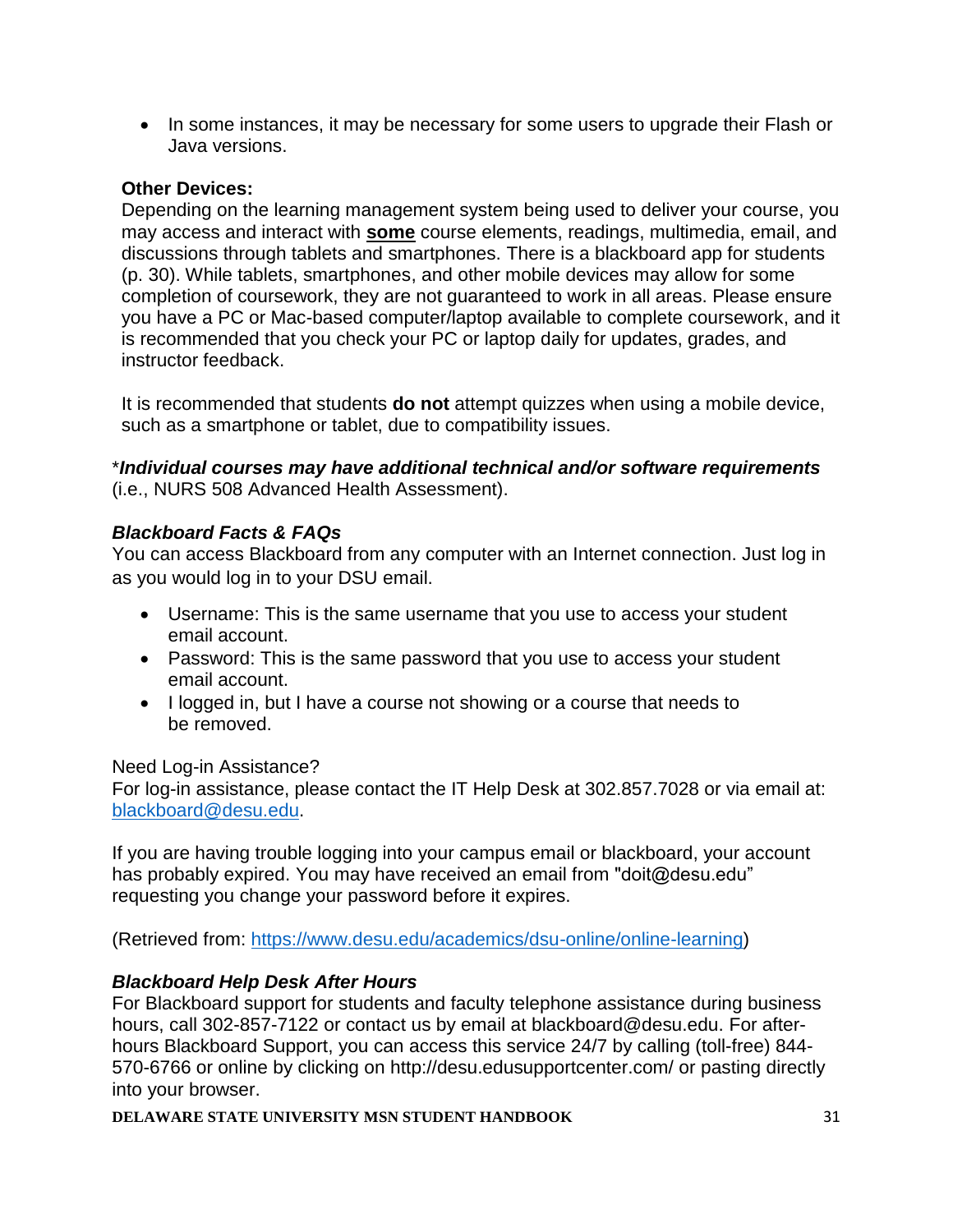#### *Blackboard - Mobile App for Students*



The new name of the mobile app is *Blackboard*, and it has a new app tile Be sure to choose the newest released app that corresponds to the picture above.

Use these steps to download and install the Blackboard app. 1. From your device, access the appropriate online store.

[Download](https://itunes.apple.com/app/blackboard-app/id950424861?mt=8) on your iPhone® or iPod touch®

| Download on the<br><b>App Store</b>    |
|----------------------------------------|
| Download on your Android™ device       |
| <b>GET IT ON</b>                       |
| Google Play                            |
| Download on your Windows® device       |
| <b>Get it from</b><br><b>Microsoft</b> |

- 2. If necessary, search for Blackboard. If you search the App Store from an iPad, be sure to change the iPad only filter to iPhone only to find the app.
- 3. Install the Blackboard app on your mobile device.
- 4. Open the Blackboard app and search for the full name of your school. If you're unable to find your school, try modifying your search. If your school is part of a larger institution or district, try searching for that name instead.
- 5. Log in with your Blackboard Learn username and password. These are typically the same credentials you use to access your Blackboard courses on a computer.

#### **GOVERNANCE**

#### *Graduate Student Association (GSA)*

GSA seeks to enhance the graduate student environment by providing co-curricular opportunities that advance student learning, foster respect from the DSU community, provide services for the DSU graduate community and enhance the quality of life of the graduate student community. See the Graduate, Adult, and Extended Studies Handbook for additional information.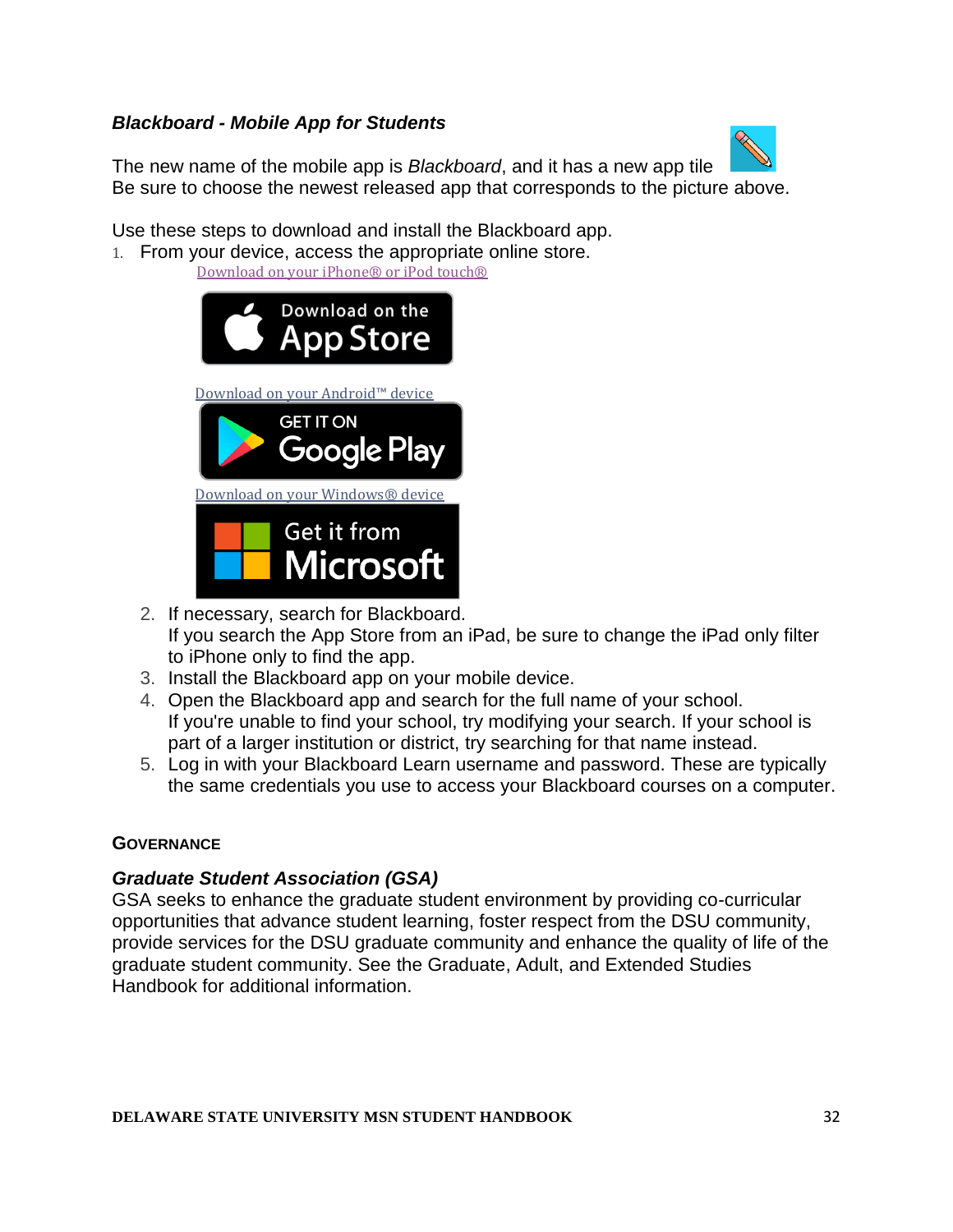#### *Graduate Nursing Student Governance Association (GNSGA)*

This committee is a group that promotes shared governance and allows students to voice their concerns and suggestions related to program improvement. All graduate nursing students are encouraged to participate.

#### *Application for Advancement to Candidacy*

All graduate students must petition their program administrators for permission to advance to candidacy status. Students must be fully admitted and in good standing academically to meet this milestone. Students enrolled in non-thesis should request admission to candidacy following successful completion of the required curriculum. The MSN program requires the completion of a capstone project for both options. Please refer to the Graduate, Adult, and Extended Studies Handbook for additional details, requirements, and the candidate application form (s).

#### *Graduation Policy*

The DSU Graduate Handbook states, "all master's programs must be completed within five years of initial enrollment, including any transfer courses applied to the current program of study." The university awards the Master of Science degree to those students who complete the requirements set forth for their degree program and those requirements of Graduate, Adult, and Extended Studies. Degree candidates must complete an application for graduation through the Department of Nursing and pay the required university fees. Graduating nursing students are expected to check with the Registrar and their advisor, program coordinator, or the Department Chairperson concerning completing graduation requirements. Candidates for graduation from the Department of Nursing must complete the curriculum with an overall GPA of 3.0 or better. All (NURS) courses must be completed with a grade of "B" or better. Graduates are strongly encouraged to attend the graduation ceremony. Graduation information, including fees, will be disseminated by the Registrar.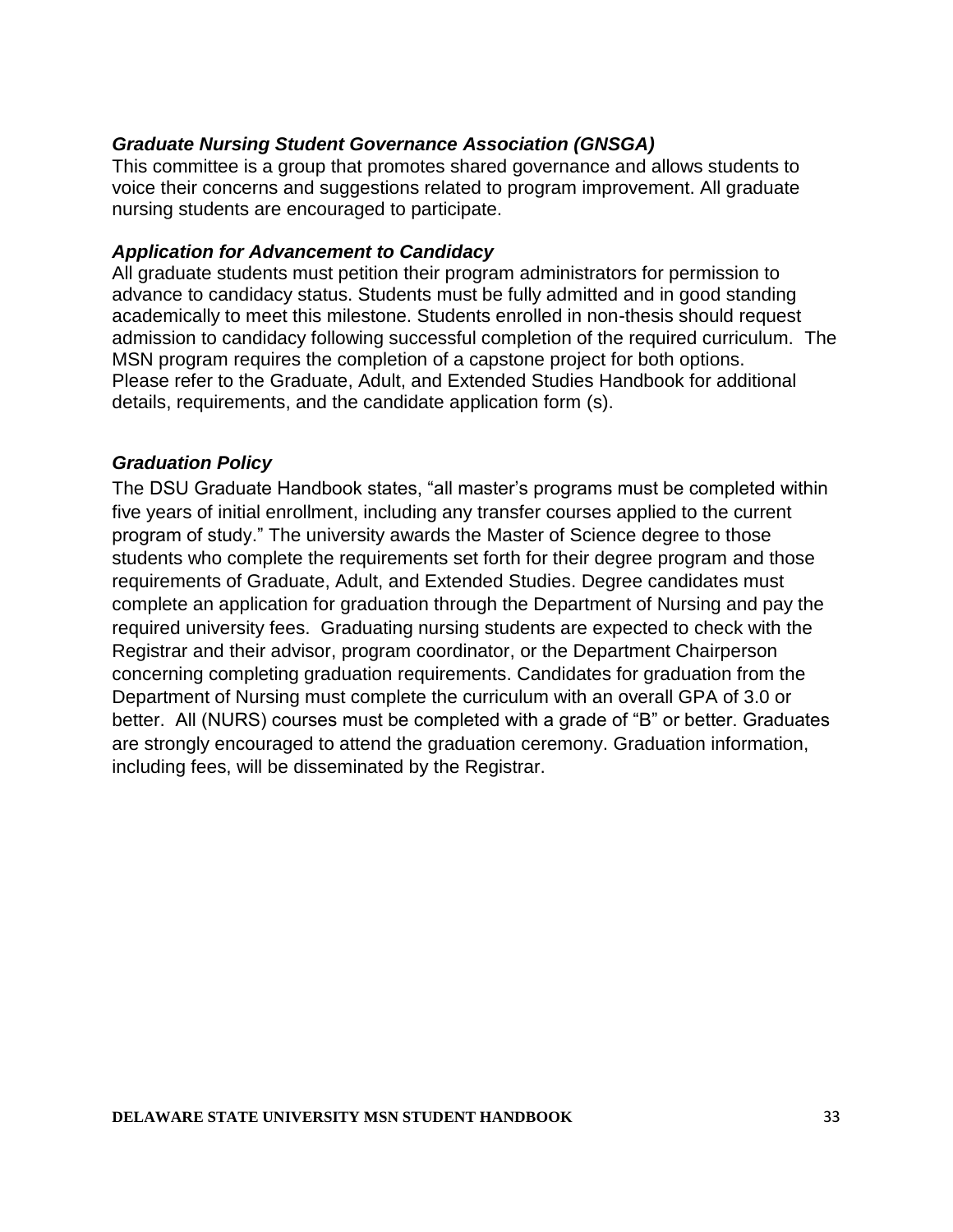College of Health and Behavioral Sciences **Department of Nursing** PROGRAM: MASTER OF SCIENCE IN NURSING **NURSING EDUCATION OPTION** 

# **Delaware State**<br>University

| 1st Semester         |                                                     |     |                          |    | 2nd Semester             |                                                     |                      |    |    |
|----------------------|-----------------------------------------------------|-----|--------------------------|----|--------------------------|-----------------------------------------------------|----------------------|----|----|
| Course               | Course Name                                         | Sem | Сr                       | Gr | Course                   | <b>Course Name</b>                                  | Sem                  | Сr | Gr |
| <b>NURS-509</b>      | Ethical and Legal<br>Perspectives                   |     | 3                        |    | <b>NURS-521</b>          | Organizational Change                               |                      | 3  |    |
| <b>NURS-512</b>      | Global Healthcare                                   |     | 3                        |    | <b>NURS-530</b>          | Research and Applied<br>Statistics in Nursing       |                      | 3  |    |
|                      |                                                     |     |                          |    |                          |                                                     |                      |    |    |
|                      | Total Credits                                       |     | 6                        |    |                          | <b>Total Credits</b>                                |                      | 6  |    |
|                      | 3rd Semester                                        |     |                          |    | 4 <sup>th</sup> Semester |                                                     |                      |    |    |
| Course               | <b>Course Name</b>                                  | Sem | Сr                       | Gr | Course                   | <b>Course Name</b>                                  | Sem                  | Сr | Gr |
| NURS-508             | Adv. Health Assessment                              |     | 3                        |    | NURS-570                 | Advanced Pharmacology<br>and Pathophysiology        |                      | 3  |    |
| <b>NURS-640</b>      | Theories and Principles of<br>Teaching and Learning |     | 3                        |    | NURS-641                 | Curriculum Development<br>and Evaluation in Nursing |                      | 3  |    |
|                      | <b>Total Credits</b>                                |     | 6                        |    |                          | <b>Total Credits</b>                                |                      | 6  |    |
|                      | 5 <sup>th</sup> Semester                            |     | 6 <sup>th</sup> Semester |    |                          |                                                     |                      |    |    |
| Course               | <b>Course Name</b>                                  | Sem | Cr                       | Gr | Course                   | <b>Course Name</b>                                  | Sem                  | Cr | Gr |
| <b>NURS-650</b>      | Instructional Technology                            |     | 3                        |    | <b>NURS-689</b>          | Capstone                                            |                      | 3  |    |
| <b>NURS-680</b>      | Teaching Practicum (1T,<br>2C) (90)                 |     | 3                        |    |                          |                                                     |                      |    |    |
|                      | Total<br>Credits                                    |     | 6                        |    |                          | Total<br>Credits                                    |                      | 3  |    |
| <b>Total Credits</b> |                                                     |     |                          |    |                          |                                                     | <b>Total Credits</b> | 33 |    |

All courses run in 8 week blocks.

\*Denotes a Core Requirement +Denotes an Elective Total Core Credits = 33 credits Total Elective Credits = 0 Completion of 33 credit hours with 3.0 GPA Completion of 90 practicum hours Capstone or Culminating Experience: Successful completion of the capstone project, demonstrating achievement of the six End of Program Student Learning Outcomes and four option specific Role-Specific Professional Competencies

 $\overline{\phantom{a}}$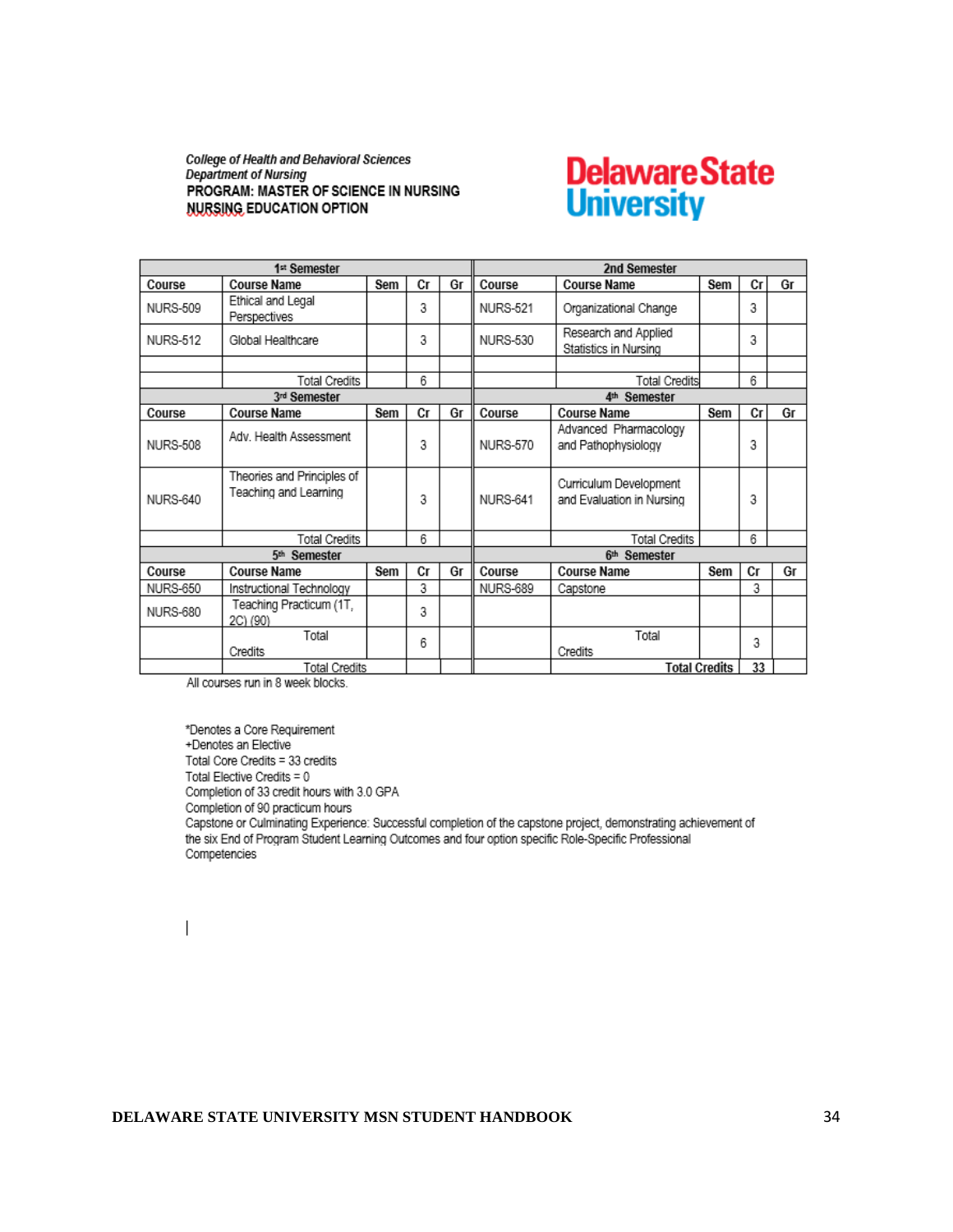#### **MSN PROGRAM OF STUDY**

#### *Nursing Education Option*

The Nursing Education option is designed to provide necessary tools to educate future and current nurses by utilizing teaching-and-learning theories and strategies within the academic and clinical practice setting. The student will develop skills specific to education (curriculum development, instructional strategies, learning theories, and evidenced-based teaching). The Delaware State University Graduate Nursing Program, Nursing Education option is aligned with the National League for Nursing's (NLN) competencies for the Academic Nurse Educators. "These competencies promote excellence in the advanced specialty role of the academic nurse educator" (NLN, 2019).

#### **Role Specific Professional Competencies for the Nurse Educator Option:**

1. Assessment and Evaluation of Learner Progression- Implement various assessment and evaluation techniques to facilitate learning and progression through didactic, laboratory, and clinical settings using various learning modalities.

2. Promote Scholarship Learner Socialization- Promote scholarship and intellectual learning by fostering expected values and behaviors that reflect those of the nurse educator and contribute to the profession.

3. Contribute to Curriculum Design and Quality Improvements in the Nurse Educator Role- Nurse educators formulate program outcomes and curricula design while pursuing quality improvements using evidence-based trends that prepare graduates to function effectively in the faculty role.

4. Nurse educators function as a leader and change agent with appropriate knowledge in political, institutional, social and economic areas of practice to create systems while maintaining competence in nursing education and nursing practice.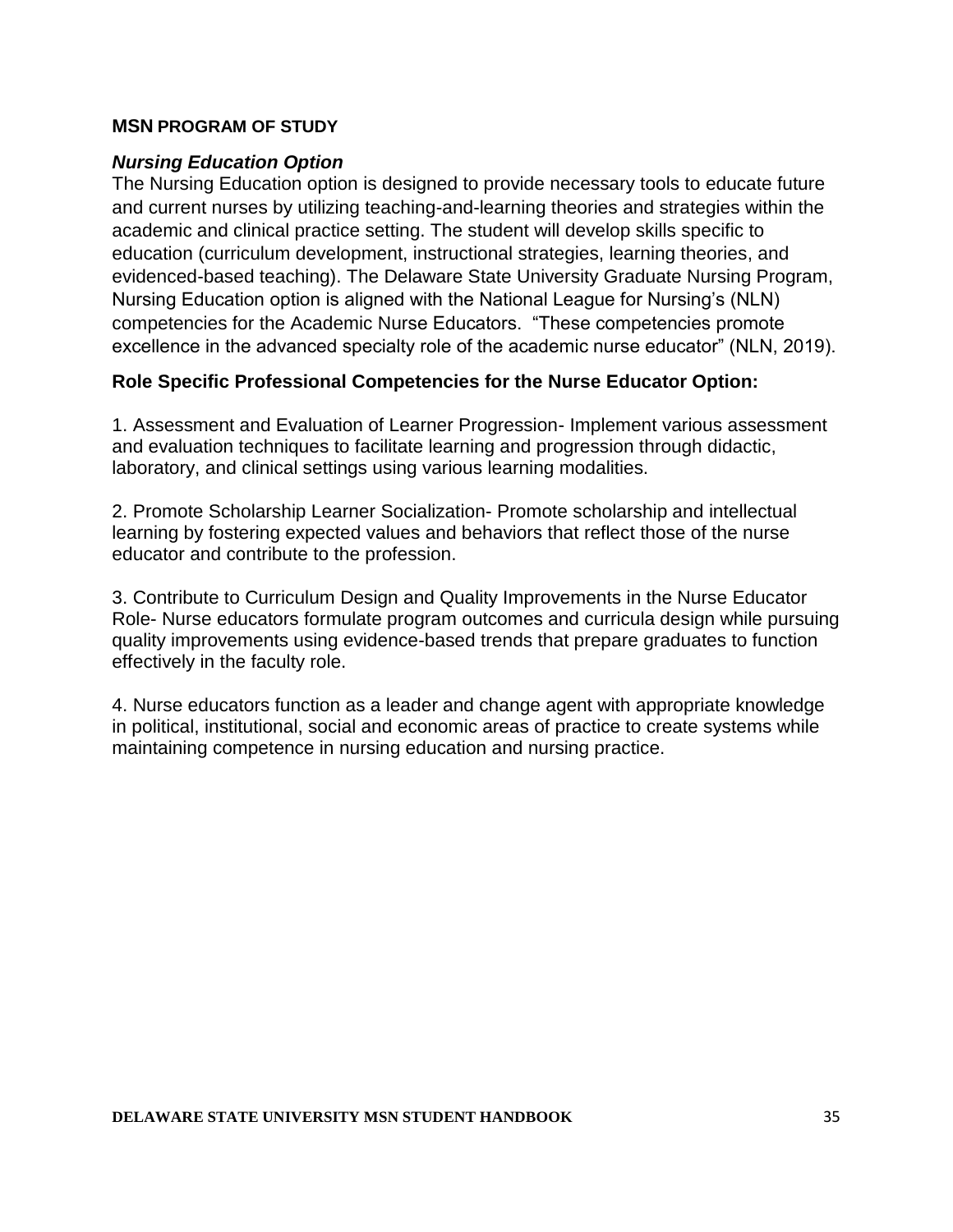**College of Health and Behavioral Sciences Department of Nursing** 

#### PROGRAM: MASTER OF SCIENCE IN NURSING **GLOBAL LEADERSHIP OPTION**

### **Delaware State University**

| 1 <sup>st</sup> Semester |                                       |            |                | 2nd Semester |                          |                                                                 |                      |    |    |
|--------------------------|---------------------------------------|------------|----------------|--------------|--------------------------|-----------------------------------------------------------------|----------------------|----|----|
| Course                   | <b>Course Name</b>                    | Sem        | Сr             | Gr           | Course                   | <b>Course Name</b>                                              | <b>Sem</b>           | Сr | Gr |
| <b>NURS-509</b>          | Ethical and Legal<br>Perspectives     |            | 3              |              | <b>NURS-521</b>          | Organizational Change                                           |                      | 3  |    |
| <b>NURS-512</b>          | Global Healthcare                     |            | 3              |              | <b>NURS-530</b>          | Research and Applied<br><b>Statistics in Nursing</b>            |                      | 3  |    |
|                          |                                       |            |                |              |                          |                                                                 |                      |    |    |
|                          | <b>Total Credits</b>                  |            | $\overline{6}$ |              |                          | <b>Total Credits</b>                                            |                      | 6  |    |
|                          | 3rd Semester                          |            |                |              | 4 <sup>th</sup> Semester |                                                                 |                      |    |    |
| Course                   | <b>Course Name</b>                    | <b>Sem</b> | Сr             | Gr           | Course                   | <b>Course Name</b>                                              | <b>Sem</b>           | Сr | Gr |
| <b>NURS-540</b>          | Leadership Styles and<br>Principles   |            | 3              |              | <b>NURS-630</b>          | Financial Management                                            |                      | 3  |    |
| <b>NURS-545</b>          | Informatics                           |            | 3              |              | <b>NURS-550</b>          | <b>Building Effective</b><br>Communication and<br>Relationships |                      | 3  |    |
|                          | Total Credits                         |            | 6              |              |                          | <b>Total Credits</b>                                            |                      | 6  |    |
|                          | 5 <sup>th</sup> Semester              |            |                |              | 6th Semester             |                                                                 |                      |    |    |
| Course                   | <b>Course Name</b>                    | Sem        | Сr             | Gr           | Course                   | <b>Course Name</b>                                              | <b>Sem</b>           | Cr | Gr |
| <b>NURS-610</b>          | Trends in Global Health               |            | 3              |              | <b>NURS-689</b>          | Capstone                                                        |                      | 3  |    |
| <b>NURS-620</b>          | Leadership Practicum (1T,<br>2C) (90) |            | 3              |              |                          |                                                                 |                      |    |    |
|                          | <b>Total Credits</b>                  |            | 6              |              |                          | Total<br>Credits                                                |                      | 3  |    |
| Total Credits            |                                       |            |                |              |                          |                                                                 | <b>Total Credits</b> | 33 |    |

\*Denotes a Core Requirement +Denotes an Elective Total Core Credits = 33 credits Total Elective Credits = 0 Completion of 33 credit hours with 3.0 GPA Completion of 90 practicum hours Capstone or Culminating Experience: Successful completion of the capstone project, demonstrating achievement of the six End of Program Student Learning Outcomes and four option specific Role-Specific Professional Competencies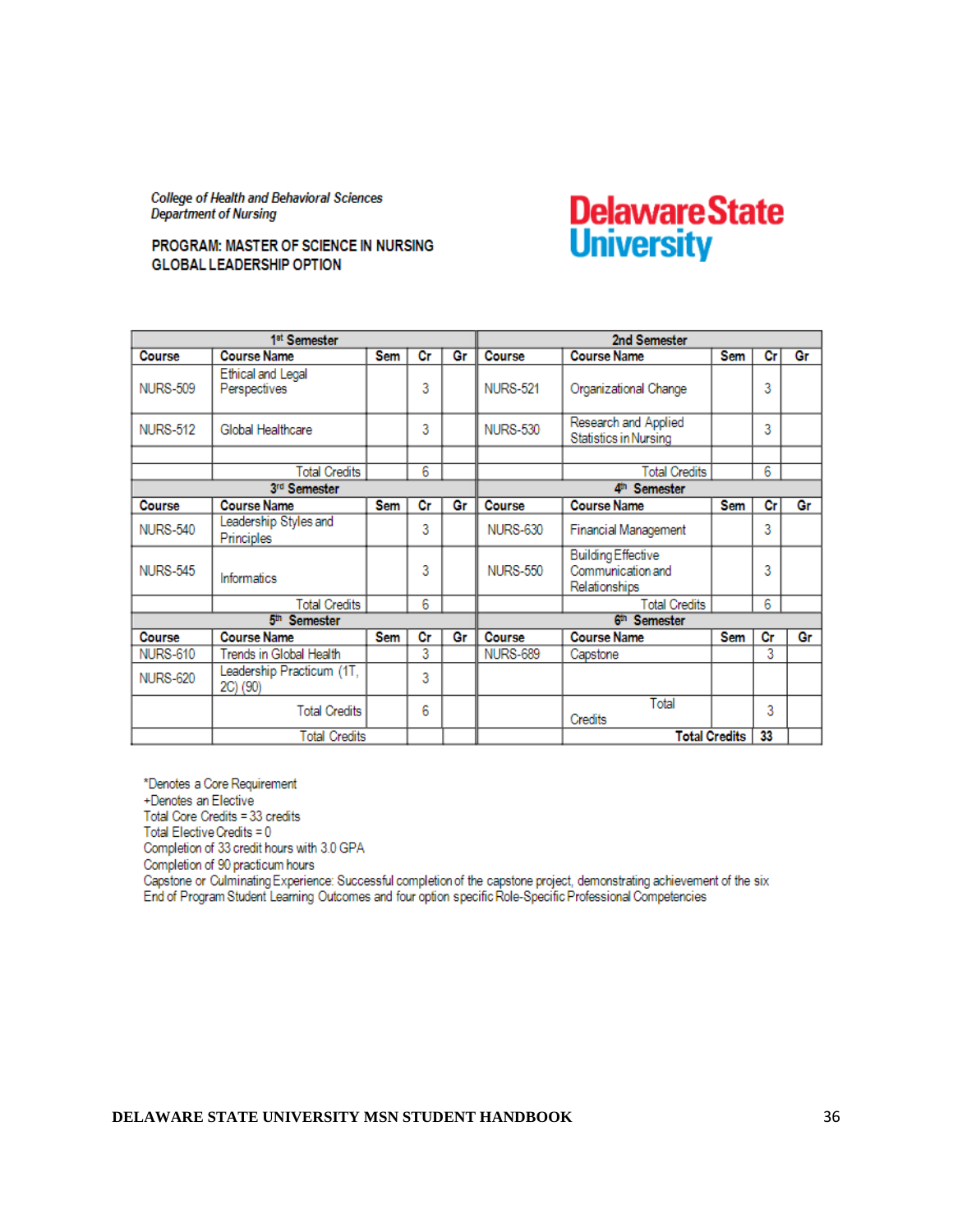#### *Global Leadership Option*

Global leadership is an important concept in nursing and for today's healthcare professionals. Global leadership in nursing fosters the ideals of engagement with colleagues from other countries and contexts. It requires deliberate and longitudinal leadership. The Delaware State University Graduate Nursing Program, Global Leadership option is aligned with the American Nurses Administration (ANA) Scope and Standards of Practice. The ANA Nursing Administration: Scope and Standards of Practice, 2nd Edition is "informed by ongoing advances in health care, professional nursing, and organizational and administrative management. It covers all aspects of a nurse administrator's practice in any setting or role and at any level of influence and authority" (NLN, 2019).

#### **Role Specific Professional Competencies for the Global Leadership Option:**

1. Function as a leader, demonstrating flexibility and adaptability when problem-solving to implement organizational change.

2. Implements effective strategies, leveraging differences to facilitate organizational change initiatives, and overcome resistance to change.

3. Pursues business acumen and initiative to formulate a strategic plan.

4. Employ systems thinking while using project management methods while addressing a global issue.